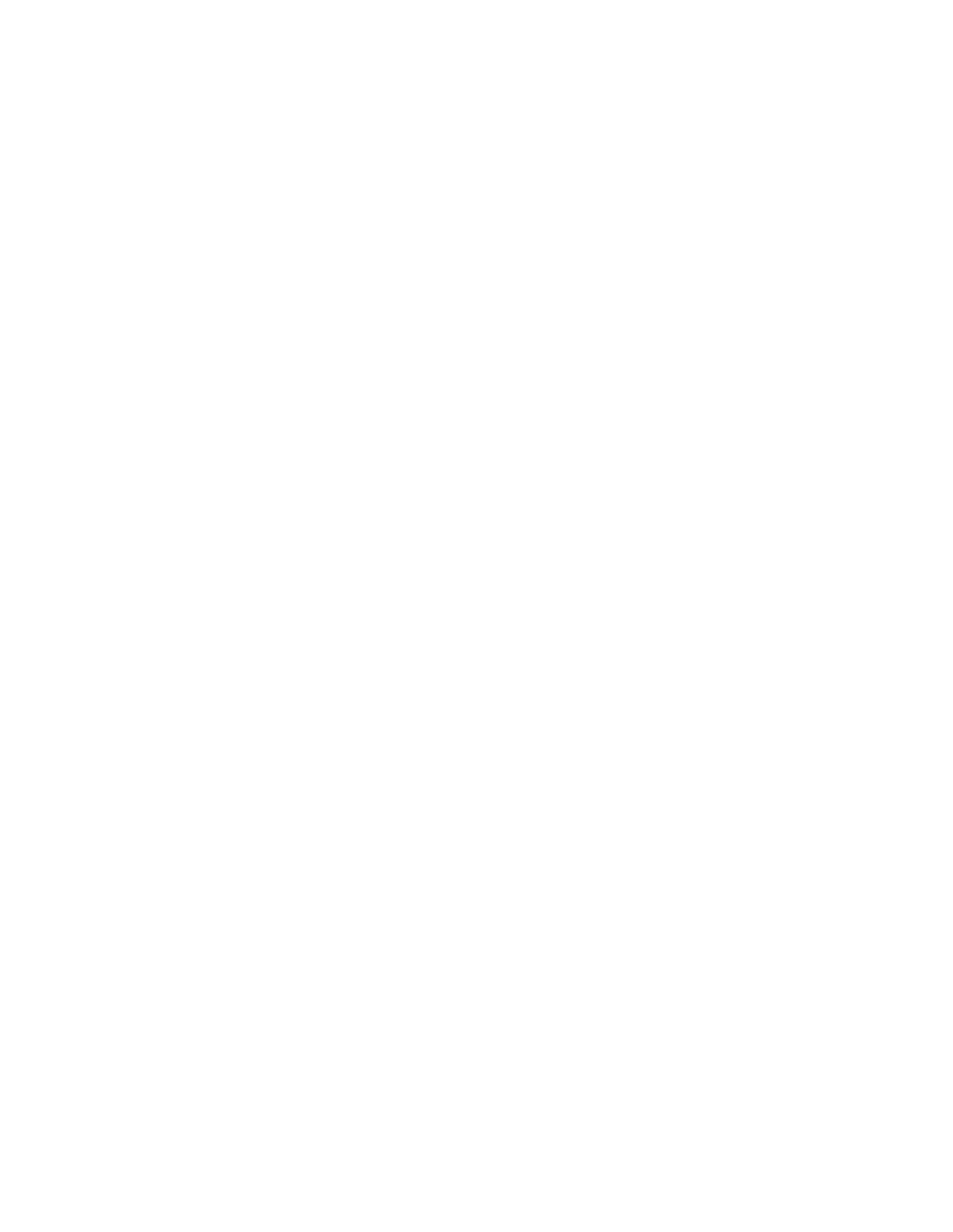#### **ABSTRACT**

 This report provides the results of radio spectrum measurements performed to characterize the aggregate signal emissions present in the 2400-2500 MHz industrial, scientific, and medical (ISM) band and adjacent frequency bands. These measurements were performed at locations near Denver, Colorado and Los Angeles, California, and included various frequency domain and time domain tests utilizing omni-directional and directive antennas. The information contained in this report can serve as an aid to designers developing equipments to operate in these frequency bands, as well as authorities seeking to enhance compatibility between ISM devices and other radio services. It should be noted that the frequency bands 2400-2402, 2402-- 2417 and 2417-2450 MHz have recently been reallocated from Federal use to non-Federal use in response to the requirements of Title IV -- Communications Licensing and Spectrum Allocation Improvement -- of the Omnibus Budget Reconciliation Act of 1993. This further enhances the attractiveness of these frequency bands to equipment manufacturers.

#### **KEY WORDS**

Industrial, Scientific and Medical (ISM) Equipment Microwave Ovens Aggregate Environment 2300-2600 MHz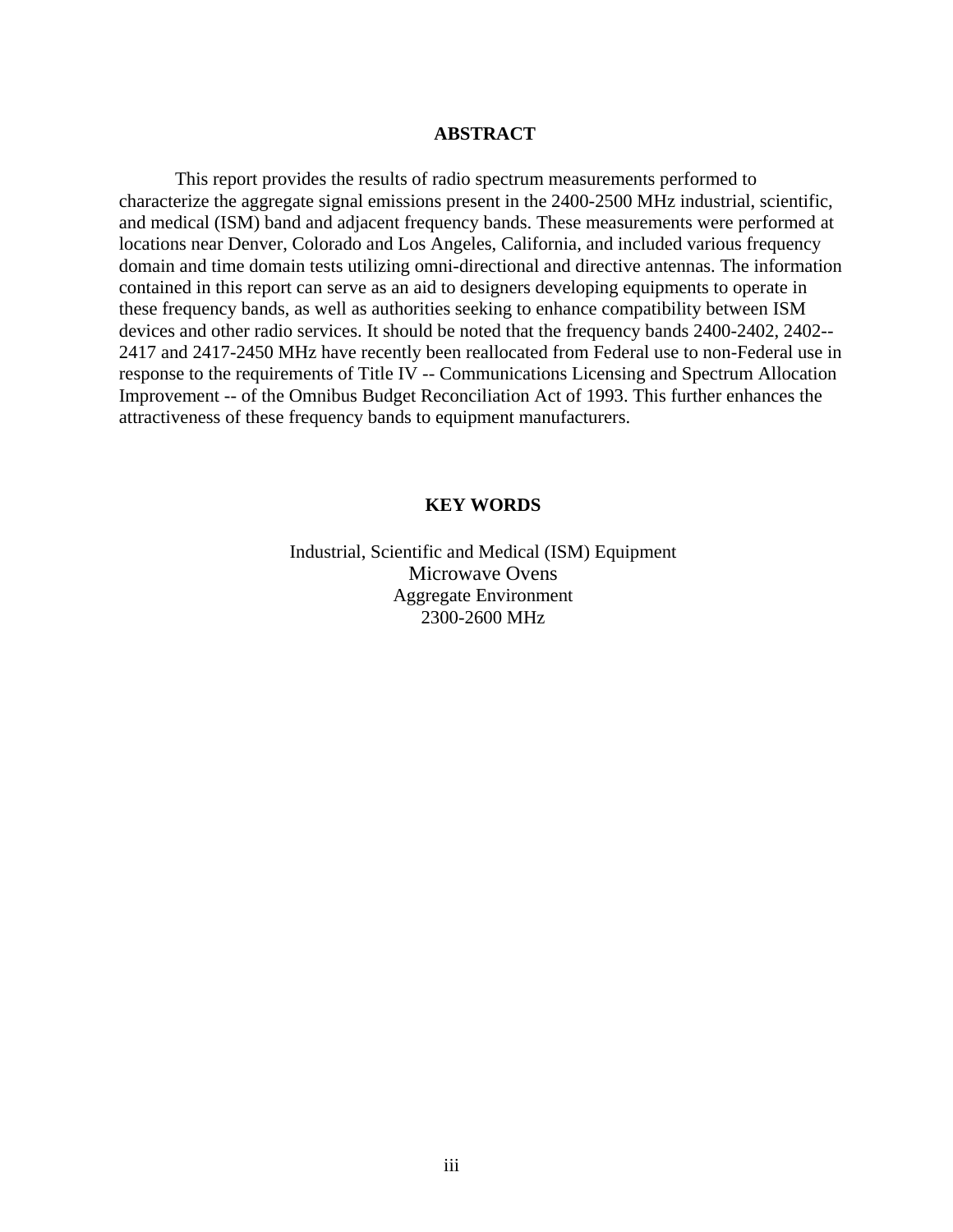#### **ACKNOWLEDGEMENT**

 This report could not have been completed without the efforts of the National Telecommunications and Information Administration (NTIA) Institute for Telecommunications Sciences (ITS). The ITS Spectrum Use Measurement Group provided data collected with the Radio Spectrum Measurement System. In particular, technical support from John Ewan was essential to the completion of the measurements.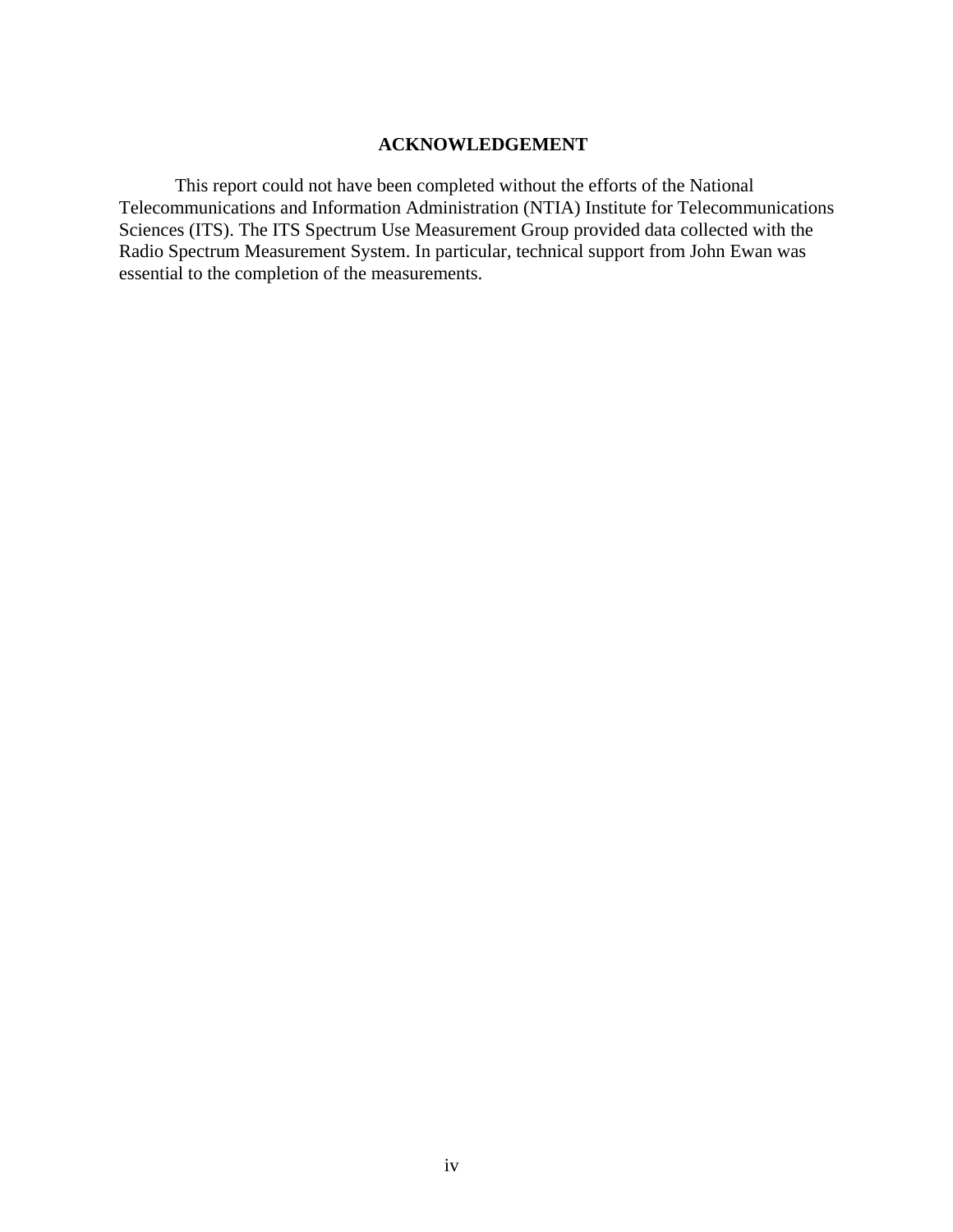## **CONTENTS**

## **SECTION 1**

## **SECTION 2**

## **SECTION 3**

## **SECTION 4**

| <b>RESULTS</b> |  |
|----------------|--|
|                |  |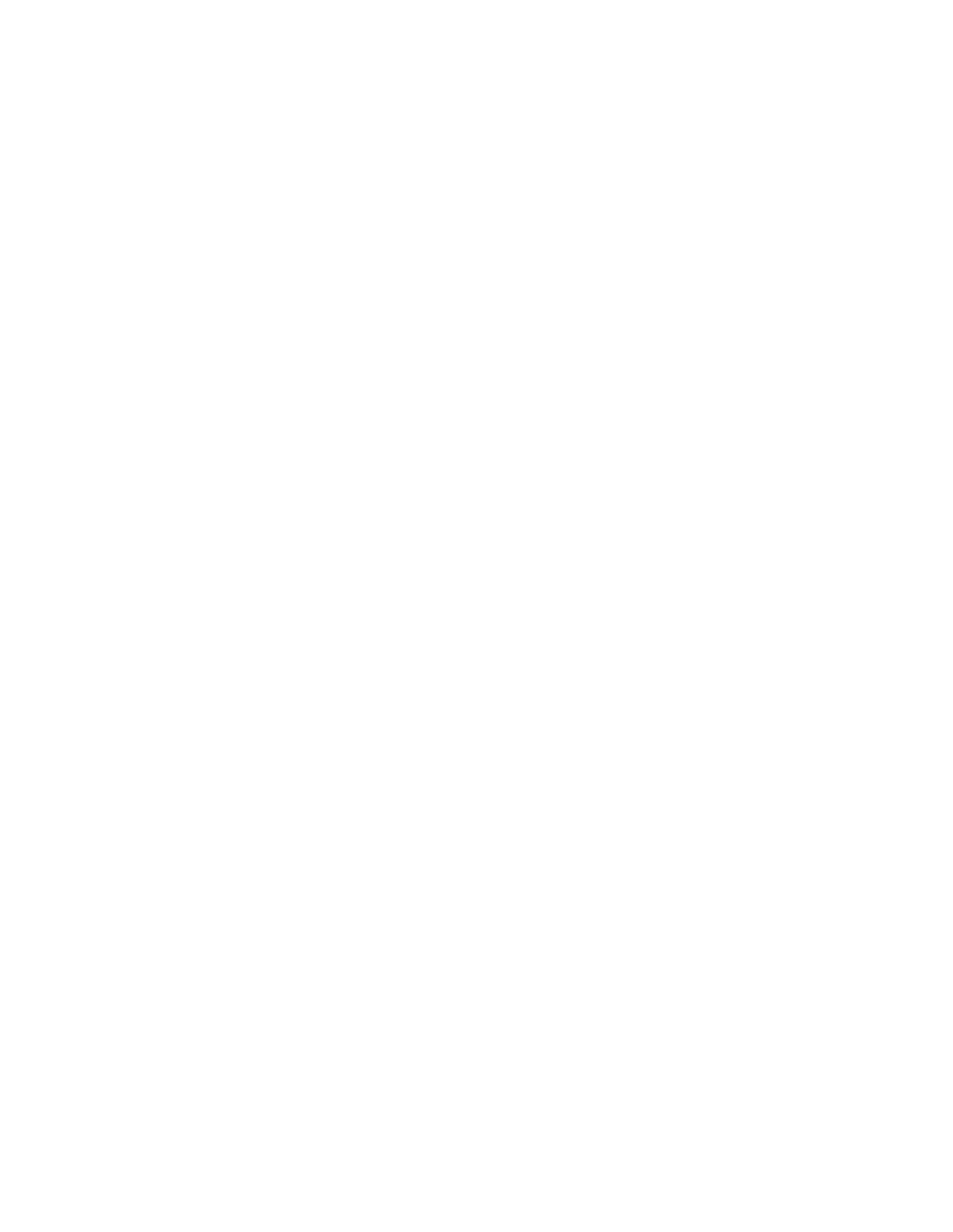#### **SECTION 1**

#### **INTRODUCTION**

#### **BACKGROUND**

 $\frac{1}{1}$ 

The National Telecommunications and Information Administration (NTIA) is responsible for managing the Federal Government's use of the radio frequency spectrum. NTIA's responsibilities include establishing policies concerning spectrum assignment, allocation and use, and providing the various departments and agencies with guidance to ensure that their conduct of telecommunications activities is consistent with these policies (NTIA Manual of Regulations and Procedures for Federal Radio Frequency Management). In support of these responsibilities, NTIA has undertaken a number studies to assess, spectrum utilization, identify existing and/or potential compatibility problems between systems of various departments and agencies, provide recommendations for resolving any compatibility conflicts, and recommend changes to promote efficient and effective use of the radio spectrum and to improve spectrum management procedures.

Increased demand for spectrum for mobile services has focused attention within the national and international radio communications community on the frequency bands between one and three gigahertz (GHz). Most of the new technologies will facilitate implementation of radio uses in the terrestrial personal mobile environment, including business and residential areas. Some will involve satellite technology, and manufacturers have considered this frequency range for both uplinks and downlinks. Aside from the identification and allocation of spectrum exclusively for these uses, sharing with existing activities could provide needed spectrum. In order to share spectrum with other radio frequency (RF) uses, the emission characteristics of those uses must be known.

 Some service providers and manufacturers have developed new systems near or in the 2400-2500 MHz band, including, for example, a family of products to connect Ethernet local area networks in buildings up to five kilometers apart. The International Telecommunication Union (ITU) designates  $2450 \pm 50$  MHz for use by industrial, scientific, and medical (ISM) equipment.<sup>[1](#page-6-0)</sup> Among the ISM devices operating at that frequency are domestic microwave ovens. The presence of approximately 80 million of these ovens within the United States and over 200 million worldwide, and the investment in terms of industry costs and public outlays, make microwave ovens a major factor in considering options for future radio use of 2400-2500 MHz

<span id="page-6-0"></span> *ITU Radio Regulations \$752,* International Telecommunication Union, Geneva, Switzerland, 1990, p. RR8-105.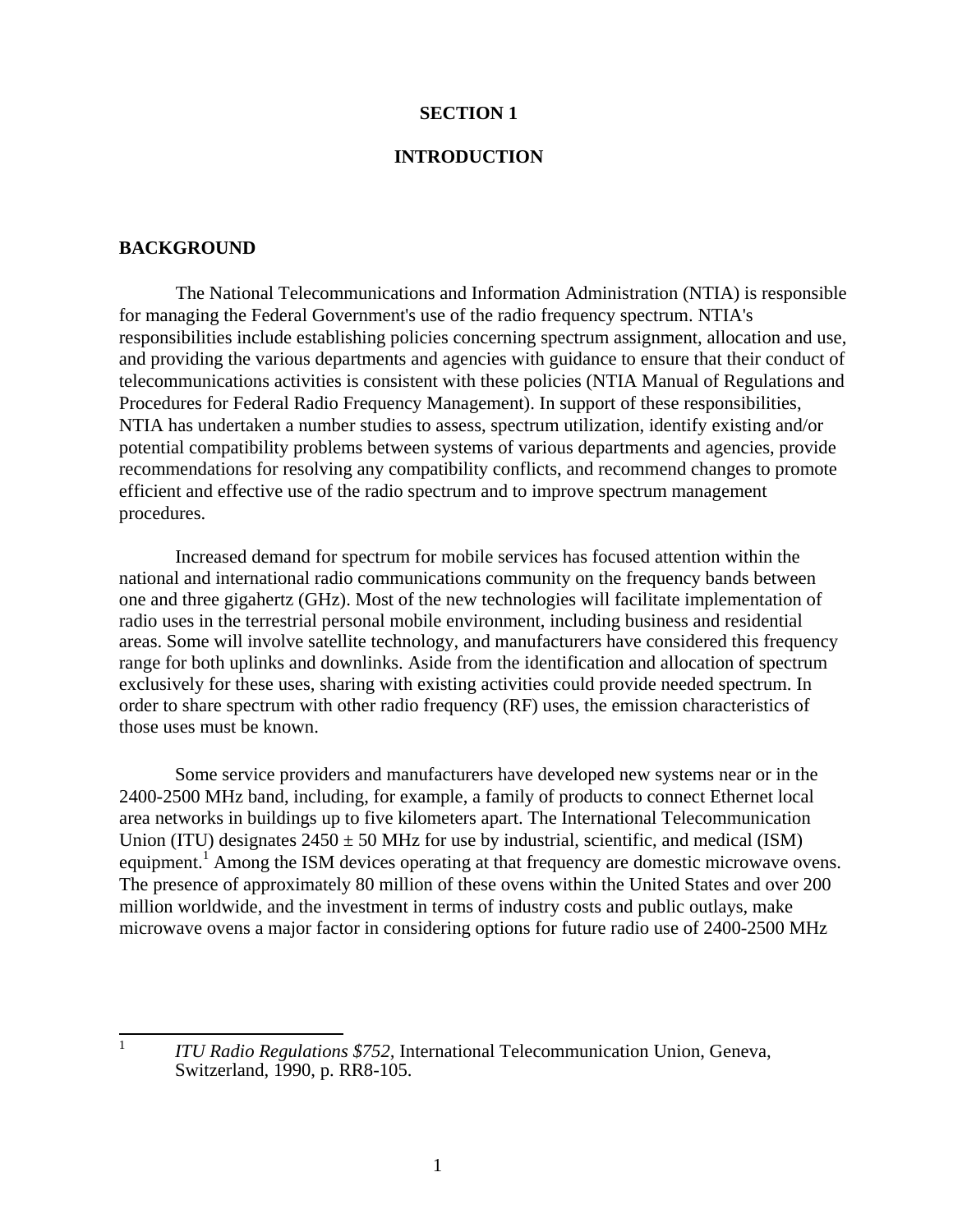and surrounding bands.<sup>[2](#page-7-0)</sup> While some potential radio services may operate in an environment where signals from individual ovens are the primary concern, for other radio services the aggregate microwave oven emissions may have a greater impact. Therefore, characteristics of both individual and aggregate microwave oven emissions must be determined. The potential economic impact of these radio-based technologies makes resolution of issues related to compatibility with microwave ovens essential.

In 1991, the NTIA undertook a study to determine if the Broadcast Satellite (Sound) Service (BSS) could be accommodated between 2300 and 2400 MHz. Measurements performed by the Institute for Telecommunications Sciences (ITS) showed that microwave ovens emit RF energy across a wide spectrum, with high peak levels outside the frequency band designated for ISM use. Subsequent analysis concluded that microwave oven emissions must be taken into account in BSS system design through incorporation of sophisticated signal processing techniques, such as time and frequency interleaving and forward error correction.<sup>3</sup>

The results of this previous NTIA study, and the requirement to ensure that U.S. manufacturers and radio users are adequately considered in the CISPR deliberations, necessitated additional testing and analysis to more accurately determine the level of emissions from individual ovens, the level of aggregate emissions in large metropolitan areas, and the level of emissions outside the 2400-2500 MHz band acceptable to authorized radio services. On this basis, NTIA began a three-part effort to

<span id="page-7-0"></span> $\frac{1}{2}$  Other ISM devices include, for example, industrial and commercial grade ovens or heaters for curing and drying of commodities, medical diathermy equipment, and plasma generators. Though many of these systems operate at higher power levels than domestic microwave ovens, their fewer numbers may lower the impact on use of radio systems near the 2400-2500 MHz band. One other potential use of the 2400-2500 MHz band which may become significant in future years involves the development of "RF light bulbs". These devices, incorporating microwaves bombarding gaseous compounds, have been touted as cheaper, safer, and more environmentally friendly than traditional incandescent and fluorescent lights. If they can provide those benefits, and become commercially available, they could become significant sources of concern to radio systems developed for that band.

<span id="page-7-1"></span><sup>3</sup> Filippi, C.A., R.L. Hinkle, K.B. Nebbia, B.J. Ramsey, and F.H. Sanders, NTIA Technical Memorandum 92-154, *Accommodation of Broadcast Satellite (Sound) and Mobile Satellite Services in the Band 2300-2450 MHz,* Department of Commerce, National Telecommunications and Information Administration, January 1992, p. 2-3.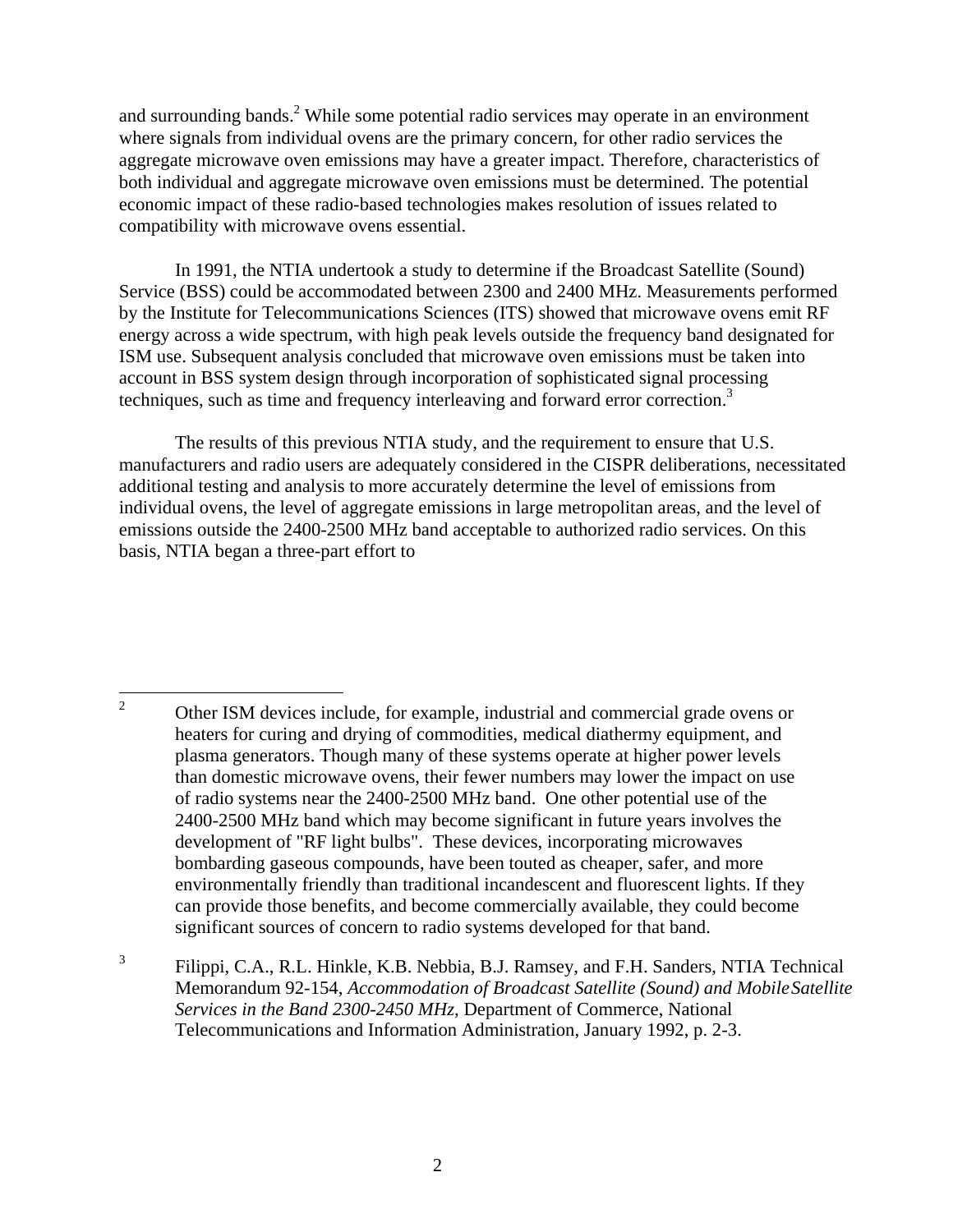- 1. measure the emissions from a number of new microwave ovens, checking the impact of measurement procedures on the results, and reviewing the utility of measurement procedures in assessing compatibility of oven emissions,
- 2. measure the aggregate levels of emissions in the 2300-2600 MHz band near large metropolitan areas,
- 3. determine the level of emissions acceptable to a variety of receiver technologies and formulate appropriate emission limits and methods of measurement.

 The first of these tasks was completed in early 1994, and the results presented in an NTIA document titled "Radio Spectrum Measurements of Individual Microwave Ovens."<sup>4</sup> This report provides documentation of the data collected in support of the second task -- namely characterization of the aggregate emissions in the 2300-2600 MHz band near large metropolitan areas. Though the majority of the data collected is concentrated within the 2400-2500 MHz band, data were collected which are representative of the surrounding frequencies.

#### **OBJECTIVE**

 The objective of this task is to provide data to characterize the aggregate signal emissions present in the 2400-2500 MHz ISM band and adjacent frequency bands.

### **APPROACH**

 Due to the large number of unanswered questions about potential communications equipments for the 2400-2500 MHz frequency band (e.g. receiver bandwidth, type of receiving antenna, etc.), care was taken to make the tests as generic as possible. Toward this end, six types of data were collected:

- A. Frequency Domain Data (versus measurement bandwidth and time of day),
- B. Time Waveform Data (20 millisecond sweep, peak detected),
- C. Time Waveform Data (20 millisecond sweep, sample detected),
- D. Time Waveform Data (60 second sweep, peak detected),
- E. Time Waveform Data (60 second sweep, sample detected), and
- F. Omni Antenna versus Directional Antenna Tests,

and each is described in detail in the following paragraphs.

<span id="page-8-0"></span> $\frac{1}{4}$  Gawthrop, P.E., F.R. Sanders, K.B. Nebbia, and J.J. Sell, NTIA Report 94-303-1 and - 2, *Radio Spectrum Measurements of Individual Microwave Ovens, 2*  Volumes, Department of Commerce, National Telecommunications and Information Administration, March 1994.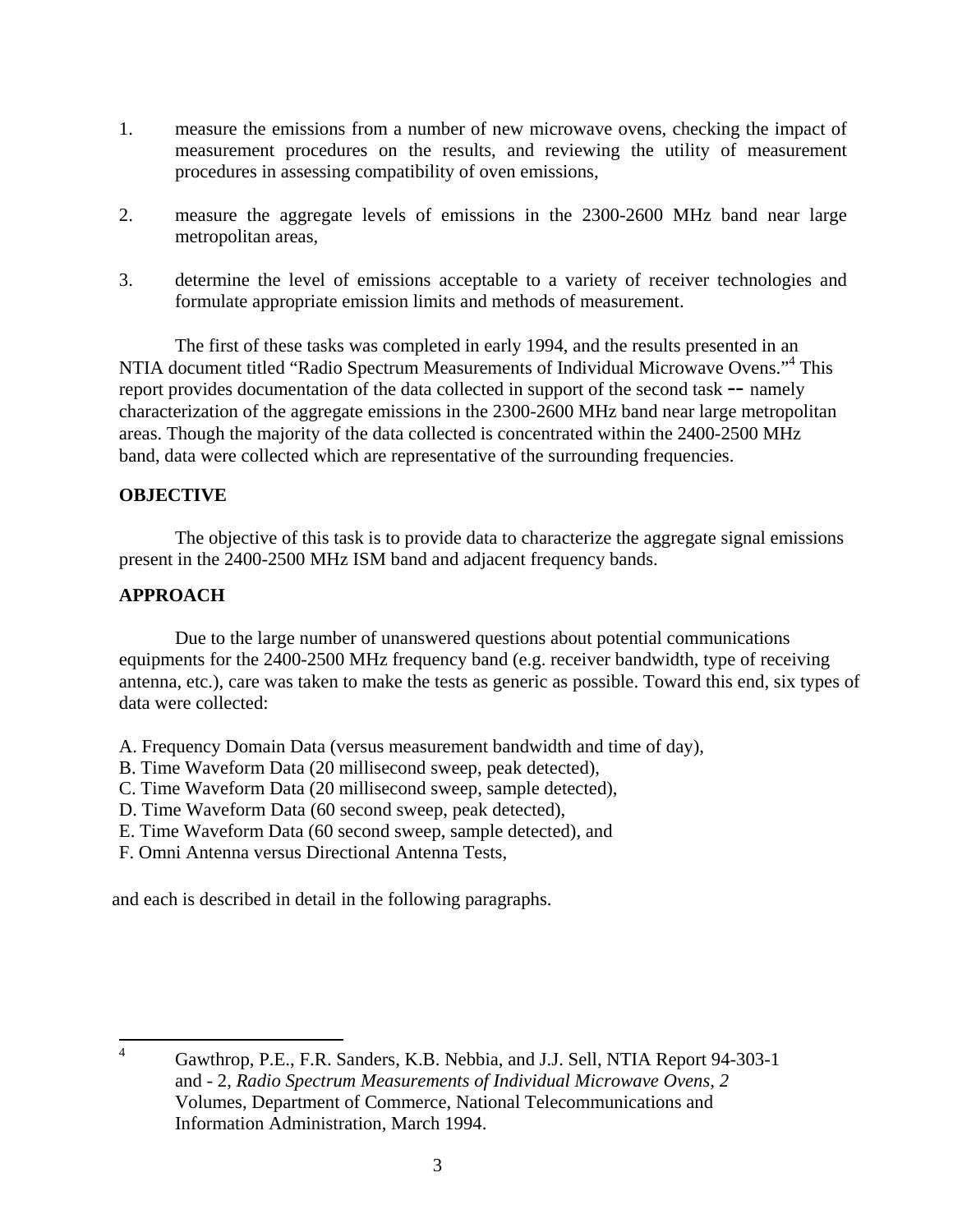The Frequency Domain data were intended to provide the system developer with both an indication of band usage as "viewed through" a variety of different receiver bandwidths, and with an insight into the expected diurnal cycle of microwave oven usage. The diurnal cycle data were also utilized to ensure that the time waveform and antenna type data were collected during the periods of peak activity. A complete listing of measurement parameters is contained in Appendix A.

 The time waveform tests (B-E) were intended to provide "snapshots" of the type of signals present in the environment, both over the short term, and over a longer "averaged" time interval. Both "worst case" and "average" characterizations were made.

 One potential use postulated for this band involves some form of fixed point-to-point microwave service. This type of usage would most probably involve a directional receive (and probably transmit as well) antenna. As a result, tests were performed to determine if the aggregate environment somehow changed when the receive antenna was directive instead of omnidirectional -- for example did the use of a directional antenna allow single ISM transmitters to be discriminated from the aggregate environment?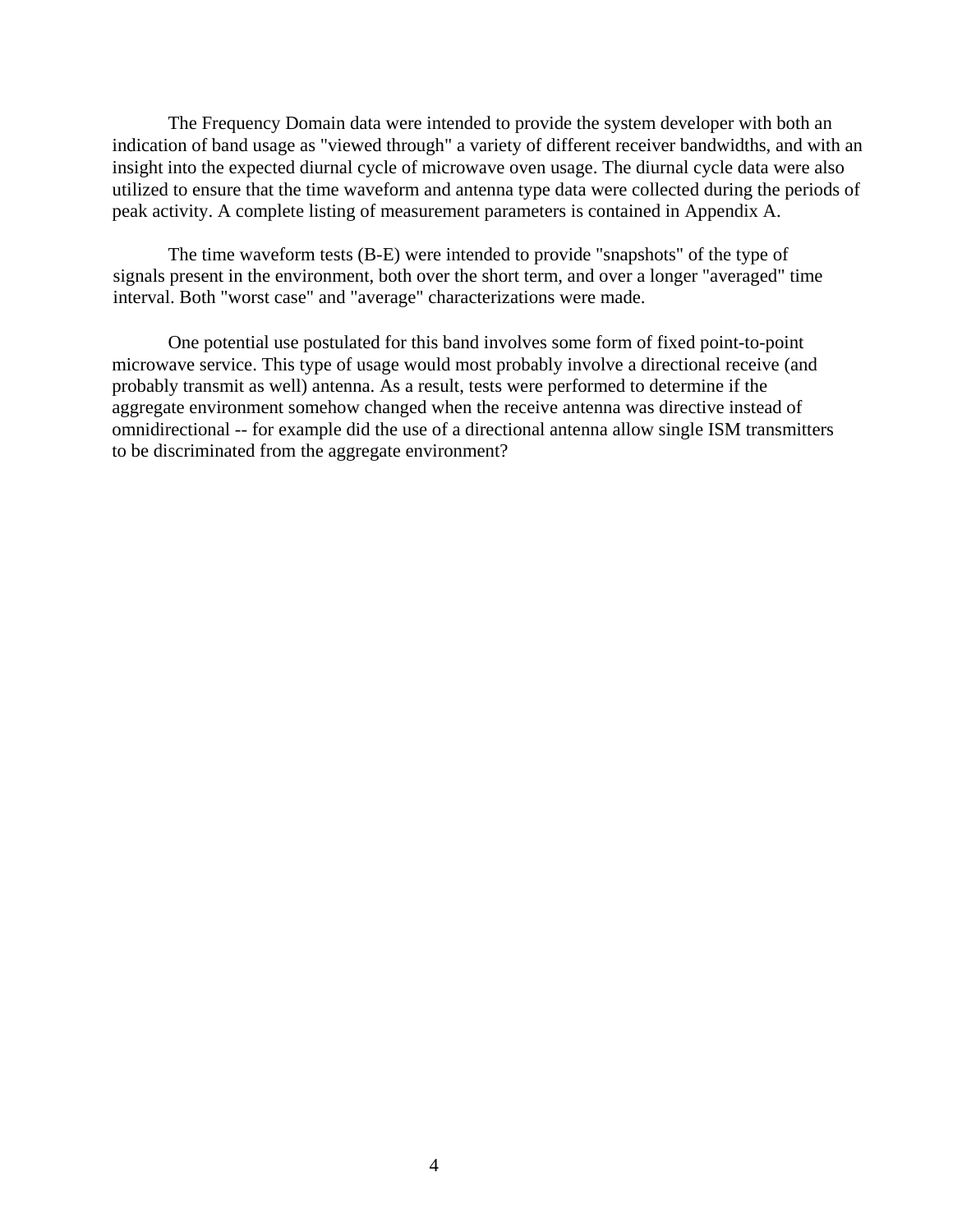## **SECTION 2**

## **RULES AND REGULATIONS**

## **ALLOCATIONS**

5

In the United States the 2400-2500 MHz frequency band is allocated as shown in Table 1.

| Table 1. Current United Blates Prequency Anocauons (2700-2500 MILL) |                            |                            |               |
|---------------------------------------------------------------------|----------------------------|----------------------------|---------------|
| Band (MHz)                                                          | Govt. Allocation           | Non-Govt. Allocation       | Remarks       |
| 2400-2402                                                           |                            | <b>AMATEUR</b>             | <b>ISM</b>    |
| 2402-2417                                                           |                            | <b>AMATEUR</b>             | $2450 \pm 50$ |
| 2417-2450                                                           | <b>RADIOLOCATION</b>       | <b>AMATEUR</b>             | <b>MHz</b>    |
|                                                                     |                            | <b>FIXED</b>               |               |
| 2450-2483.5                                                         |                            | <b>MOBILE</b>              |               |
|                                                                     |                            | Radiolocation              |               |
|                                                                     | RADIODETERMINATION-        | RADIODETERMINATION-        |               |
| 2483.5-2500                                                         | SATELLITE (space-to-Earth) | SATELLITE (space-to-Earth) |               |
|                                                                     | <b>MOBILE-SATELLITE</b>    | <b>MOBILE-SATELLITE</b>    |               |
|                                                                     | (space-to-Earth)           | (space-to-Earth)           |               |

 Enhancing the attractiveness of this band to equipment manufacturers is the fact that required by Title VI -- Communications Licensing and Spectrum Allocation Improvement -- of the Omnibus Budget Reconciliation Act of 1993, the Secretary of Commerce has provided, from the spectrum allocated for Federal use, an aggregate of 235 MHz for allocation by the Federal Communications Commission (FCC) to non-Federal users.<sup>[5](#page-10-0)</sup> Included in these 235 MHz, are 50 MHz from the 2400-2500 MHz band. Specifically, the 2400-2402 MHz band, and the 2402-2417 and 2417-2450 MHz bands have recently been reallocated.

<span id="page-10-0"></span>Hurt G.F., E.A. Cerezo, E.F. Drocella Jr., D.E. Kitzmiller, R.C. Wilson, NTIA Special Publication 95-32, *Spectrum Reallocation Final Report,* Department of Commerce, National Telecommunications and Information Administration, February 1995.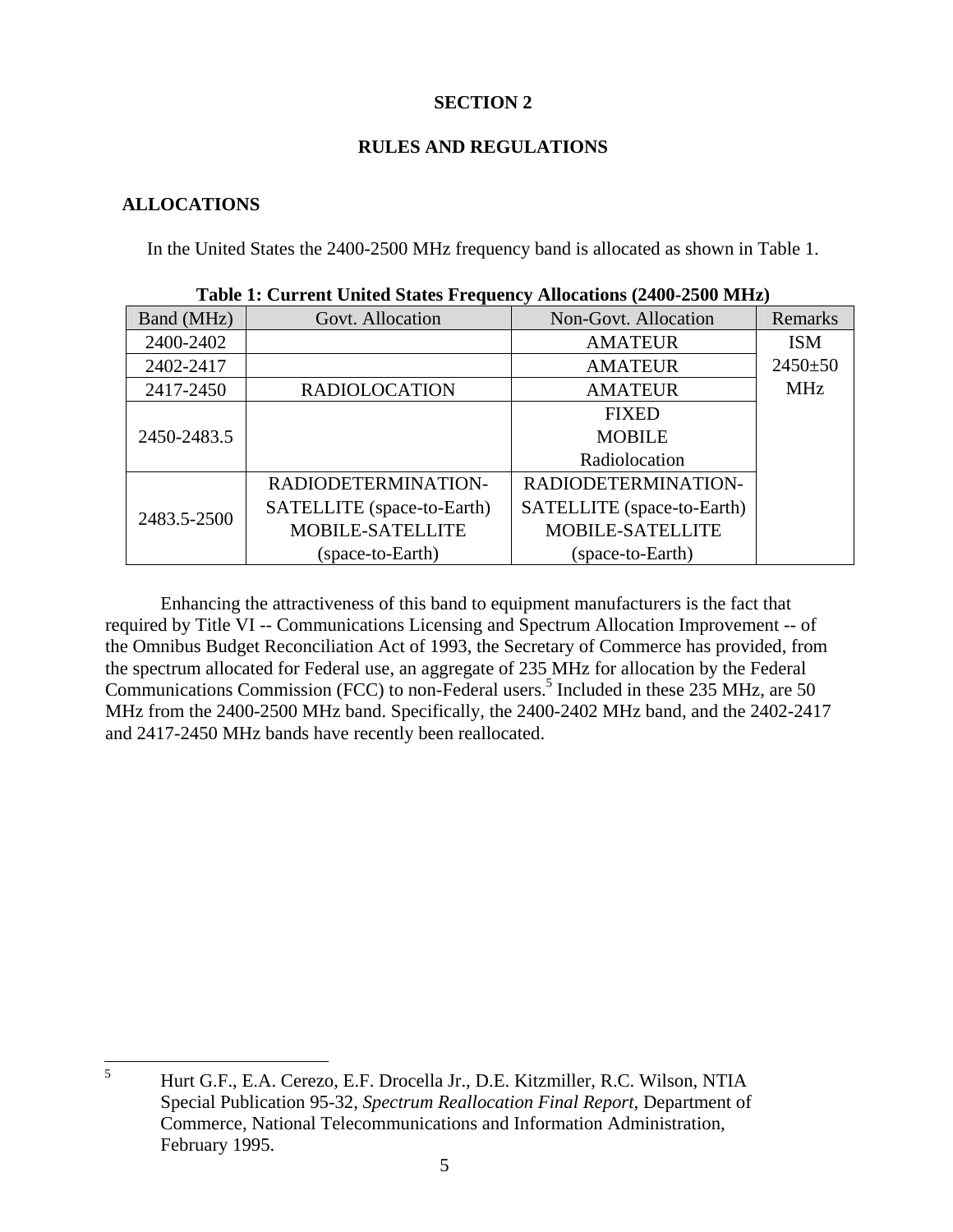Reallocation of the entire 2400-2450 MHz band provides the FCC with the opportunity to develop a long-term framework and strategy that meets the needs of the amateur service while addressing the requirements of a robust and growing industry of non-licensed devices authorized under FCC Part 15 Rules. Under a mixed use reallocation, the Federal allocation will be reduced to secondary, with the limited remaining Federal presence posing no impact on non-Federal use. This action provides the opportunity to have significant spectrum available for long-term development of non-licensed technologies. Furthermore it provides significant opportunities for innovators and small companies to make contributions to the overall mix of products and services available to the American public.

#### **REGULATIONS AND STANDARDS**

In the past, commercial interest in these frequencies has been somewhat tempered by the fact that national and international regulations specify that radio operations in the ISM bands must accept harmful interference that may result from ISM applications. Also, in order to promote ISM use of ISM designated bands, no U.S. or international ISM emission limits have been applied between 2400 and 2500 MHz, or, for that matter, within any of the ISM bands. Thus design of radio equipment to operate in the 2400-2500 MHz band represents a significant challenge.

Outside the ISM bands, emission limits have been established by the FCC, and adopted by the NTIA, to enhance compatibility between microwave ovens and radio services.<sup>6</sup> Though national and international regulations stipulate that ISM equipment must not cause interference outside the ISM bands, enforcement of this regulation for domestic microwave ovens could be both difficult and expensive due to the large number in the hands of the public. Furthermore, if interference to a radio service occurs, it may be caused by an aggregate of microwave oven sources, not a single oven. Therefore, since enforcement of this out-of-band emission regulation may be impractical, radio communications system developers designing equipment for near term implementation must design their equipment to be compatible with the existing RF emissions environment. Implementation of new services and technologies in the long term provides more flexibility since there may be time to update emission standards for microwave ovens. In order for applicable emission limits to continue to facilitate compatibility, spectrum management authorities must periodically review and revise them, consistent with the requirements of future radio systems.

<span id="page-11-0"></span> $\frac{1}{6}$  Emission standards and measurement approaches pertaining to radio interference and electromagnetic compatibility are distinct from those dealing with radiation hazards to people. Within the efforts addressed in this report, NTIA did not measure emissions in a manner applicable to evaluate bioeffects. Radiation hazard aspects are regulated by the Food and Drug Administration under *Title 21, Code of Federal Regulations,* Section 1030.10, "Performance Standards for Microwave and Radio Frequency Emitting Products".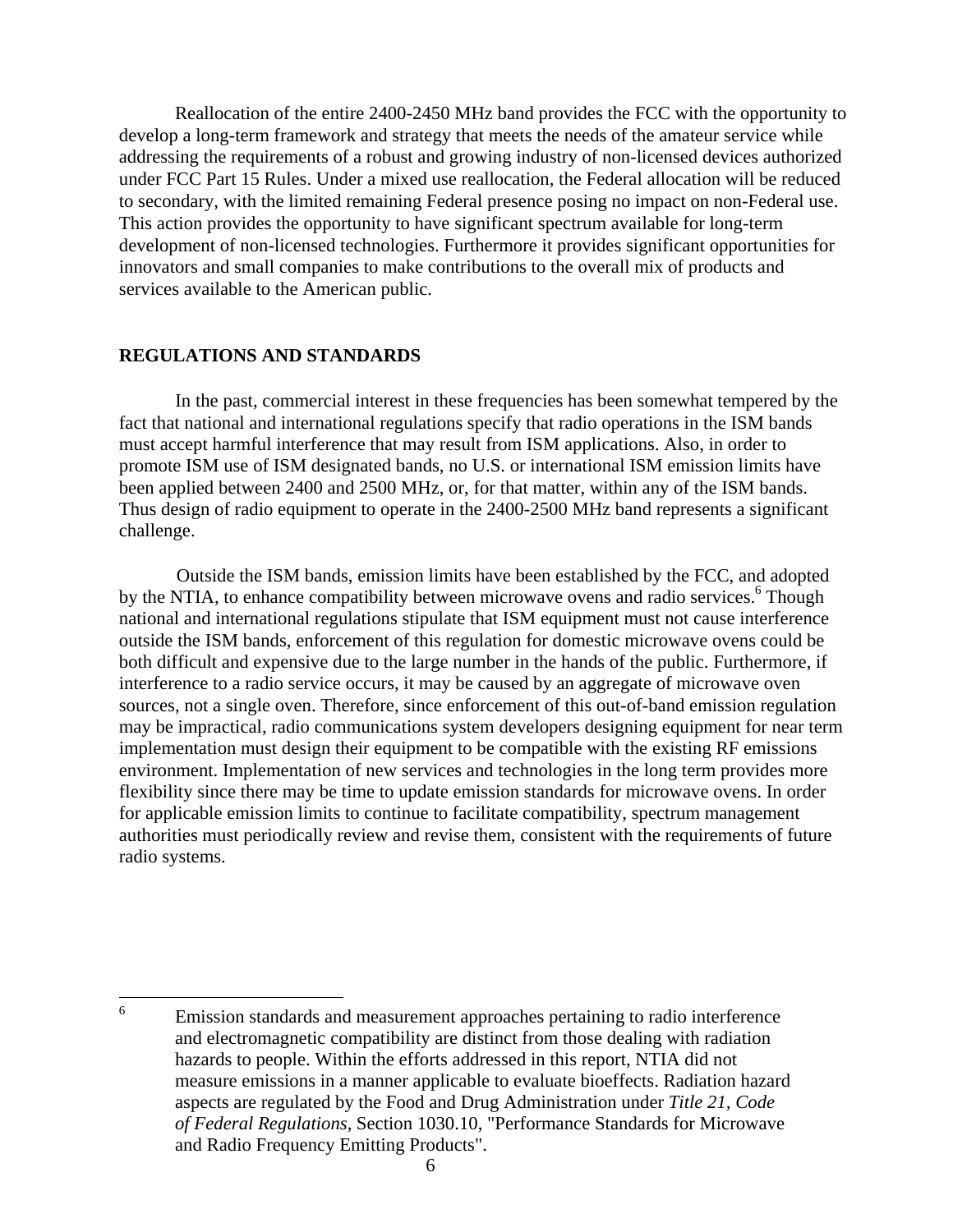The International Special Committee on Radio Interference (CISPR) Subcommittee B is currently developing international limits for ISM emissions above 1 GHz.<sup>[7](#page-12-0)</sup> Subcommittee discussions have focused on the emission limits of domestic microwave ovens. The levels emitted by ovens currently in use, the manufacturers ability to limit emissions outside the ISM band (with associated costs), and the needs of radio users constitute the primary factors considered in establishing the limits. The outcome of CISPR discussions will potentially impact U.S. oven manufacturers by establishing the most widely used standard for microwave ovens sold outside the United States. If the FCC chooses to have its standards conform to CISPR, these discussions will impact equipment designed for the U.S. market as well. The lifespan of microwave ovens creates a situation where standards implemented today, and microwave ovens built to those standards, will affect the electromagnetic environment of radio systems to be placed in operation ten or more years in the future.

<sup>-</sup>7

<span id="page-12-0"></span>CISPR is a body of the International Electrotechnical Committee (IEC) and develops industry standards for preventing radio interference. The American National Standards Institute (ANSI) provides U.S. representation.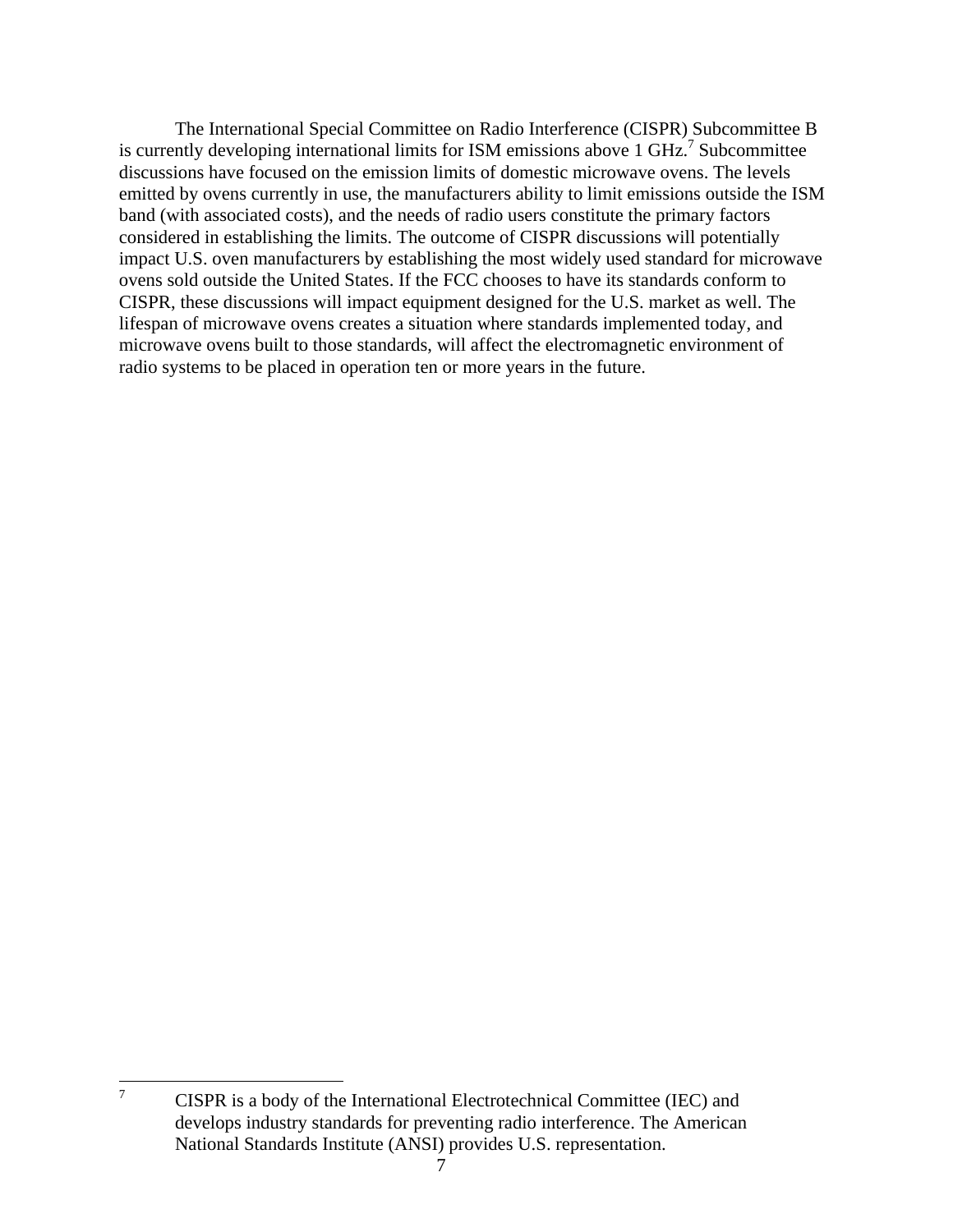#### **SECTION 3**

#### **MEASUREMENTS AND ANALYSES**

#### **PROCEDURES**

All data were collected utilizing the NTIA Radio Spectrum Measurement System (RSMS). The RSMS is a mobile, essentially self-contained computer-controlled radio receiving system capable of a wide variety of measurement scenarios over a frequency range of 50 MHz to 22 GHz. These measurements are usually conducted in an automatic mode with computer control of software algorithms that tailor the RSMS to detect and measure characteristics of the various radio emitters that occupy the observed spectral band.

Data collection using the RSMS was accomplished at several different geographic locations. The first site was in Denver, CO, and for that testing, the measurements were performed during the week of August 29 through September 1, 1994 both at a public parking lot located at the intersection of 16th and Sherman Streets in downtown Denver, and from a site on Genesee Mountain overlooking, and about 16 kilometers west of, Denver. Data were also collected in the vicinity of Los Angeles, CA, specifically from an IIT Gilfillan antenna test range located at an old Nike anti-aircraft missile site on top of a mountain near Valencia, CA. The location afforded an almost unobstructed view of Los Angeles, including the Burbank, Van Nuys and Los Angeles International Airports, and many residential, business, and light industrial neighborhoods. In addition, the site had the advantage of having virtually no nearby 2400-2500 MHz emitters, with the possible exception of microwave ovens at a Fire Station located approximately 400 meters to the east.

Two basic types of data were collected during the testing, conventional spectrum analyzer sweeps across the frequency band of 2300-2600 MHz (Frequency Domain data), and Time Waveform "zero-span" sweeps at selected frequencies within that same frequency band. In each case a variety of analyzer bandwidths were utilized, and sufficient data were collected to allow averaging and other types of statistical interpretation. The amount of data collected (about megabytes) necessitated the use of data reduction techniques in order to provide a workable set for analysis. In order to perform any data analysis however, the method of data detection must be well understood. For these tests the primary data collection devices were spectrum analyzers, so a brief discussion of the operation of those spectrum analyzers is warranted.

#### The Spectrum Analyzer

In simplest terms, the spectrum analyzers employed operate by tuning to a user-defined frequency and measuring the amount of energy present at that frequency in a user-defined measurement bandwidth. These measurements are performed such that 1001 points are recorded Within any set of user-defined scan limits --limits which could be, for example, start/stop frequencies for the frequency domain measurements, or start/stop times for time waveform measurements. The method utilized by the spectrum analyzer to determine the 100 I-point recorded data is integral to any analysis of the potential impact of the sampled RF environment on other equipments.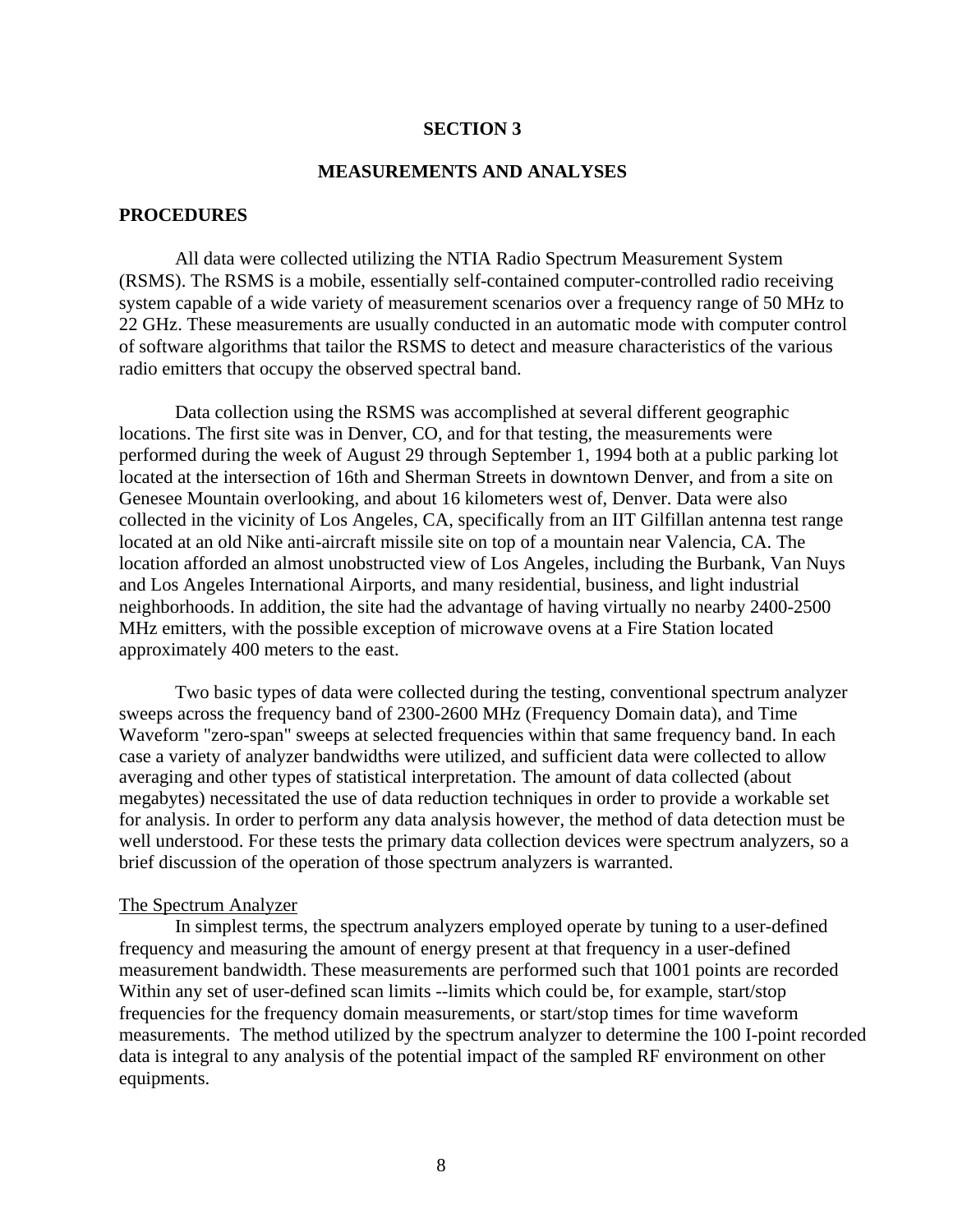The algorithms of interest – *peak* and *sample* modes – are best explained through the use of an example. Suppose that the user requirement was that 20.02 milliseconds of time waveform data be collected on frequency 2450 MHz, with a measurement bandwidth of 300 kHz.

 $(20020 \text{ microseconds}) \div (1001)$  recorded samples) = 20 microseconds per sample

The spectrum analyzers utilized in the measurement program incorporate analog detectors which determine the energy present in the selected measurement bandwidth. For *+peak mode*, the largest detected signal level during that 20 microsecond (µsec) period is used as the recorded sample. This results in a "worst case" snapshot of the time waveform. Conversely, in *sample mode*, the signal level registered on the detector at the end of the 20 usec period is recorded. This methodology tends to present a more "averaged" view of the actual time waveform. Either or both of these characterizations of the RF environment could be of interest to an equipment manufacturer dependent on their particular design constraints.

 For all tests, two spectrum analyzers were used simultaneously. This was accomplished such that direct comparisons could be made, either:

- 1. through the use of one analyzer as a "control" (i.e. two measurements using different test setups and separated in time could be compared as each would have a companion data set collected under a standard set of bandwidth, detector type, etc. conditions), or,
- 2. in the omnidirectional versus directional antenna, by ensuring that both antennas were measuring the same environment.

 Once the data were collected, post-test processing was performed to derive sets sufficiently small to be workable. For the Frequency Domain testing, the reduction scheme used was min/mean/max processing, while the Time Waveform measurements were reduced through the use of amplitude probability distributions (APDs).

 The min/mean/max processing was as follows. For each tested IF bandwidth, approximately thirty, 10-second sweeps were performed. In each sweep, 1001 measurements, on 1001 frequencies equally spaced across the 2300-2600 MHz band, were stored. Recall, as outlined above, the stored value was either the maximum (for +Peak) or last (for Sample) sampled value depending on the sampling mode selected. When all of the sweeps were completed the data collection software reviewed the data and for each of the 1001 frequencies recorded the minimum, mean and maximum values of the thirty stored samples. Post-test processing software allowed like-data sets (e.g. same IF bandwidth and sampling mode) to be further combined to construct min-of-mins, mean-of-means, and max-of-maxs curves.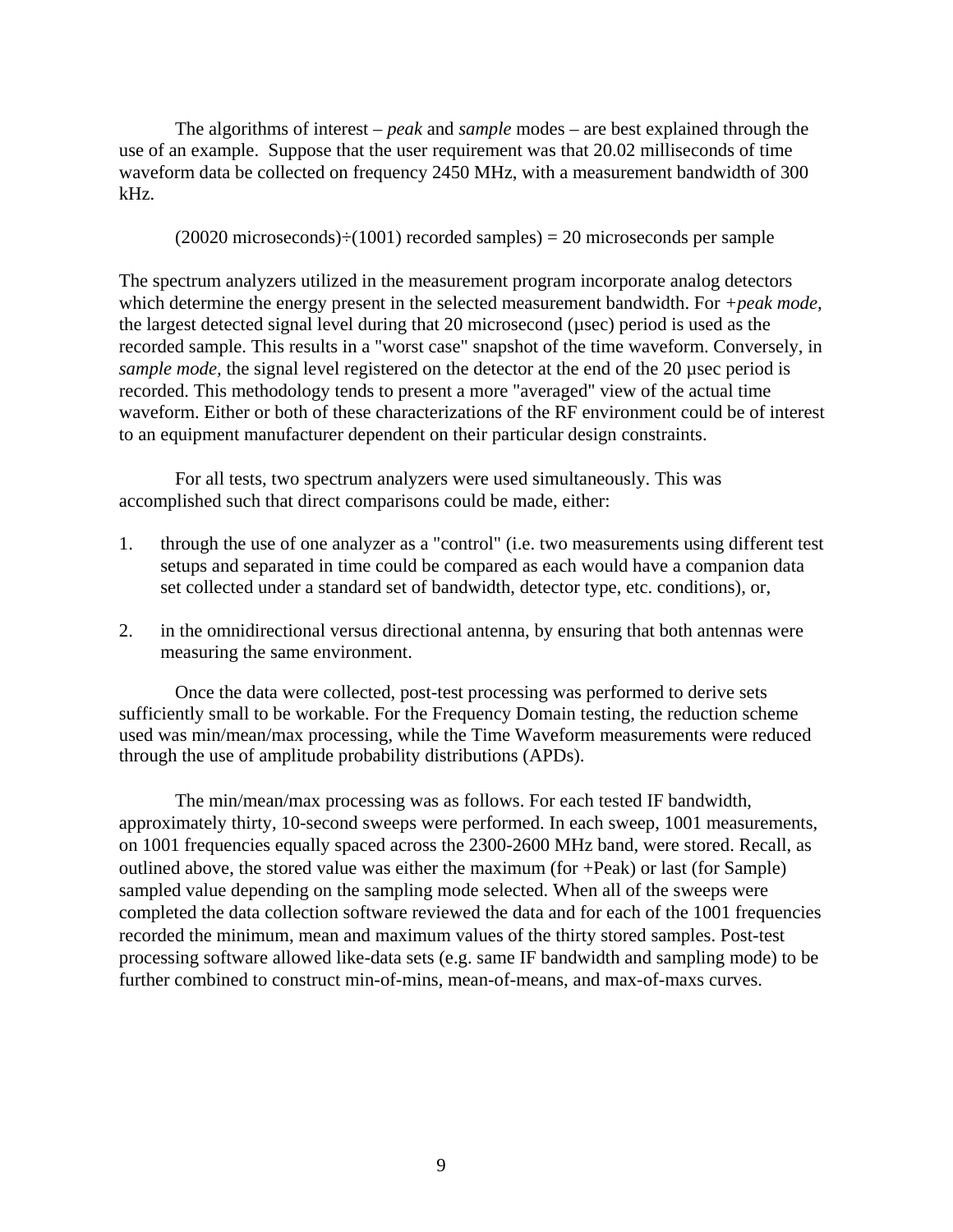For each IF bandwidth/center frequency combination, approximately 150,000 Time Waveform data samples were collected and stored. In order to analyze this pool of data, APDs were constructed to test the hypothesis that in the aggregate, the ISM signals combined so as to result in simply Gaussian noise at a level elevated above that of purely thermal noise. Plotting samples from a Gaussian distribution as the amplitude of the sample versus the percentage of samples which exceed that amplitude, results in the characteristic curve shown in Figure 1. If the APD of the aggregate ISM signals matched the shape of Figure 1, then the hypothesis would be supported.

#### **RESULTS**

Analyses of the data provided several interesting insights that should be useful to designers developing equipments for the 2400-2500 MHz ISM band. These observations are described below. As noted above, a considerable amount of data were collected during this effort. Though all of the data was examined, only a representative sample is reproduced in this report. Appendix A contains a complete listing of the tests performed.

a) General: Review of the data leads to several general observations. First, limited activity was noted in the frequency band from 2300 to 2400 MHz. This is not completely unexpected, as the band is allocated for amateur use and telemetry in flight testing of aircraft, spacecraft, and missiles at military and NASA centers.



Figure 1: Amplitude Probability Distribution of a Sample of Gaussian-Distributed Random Amplitude Signals.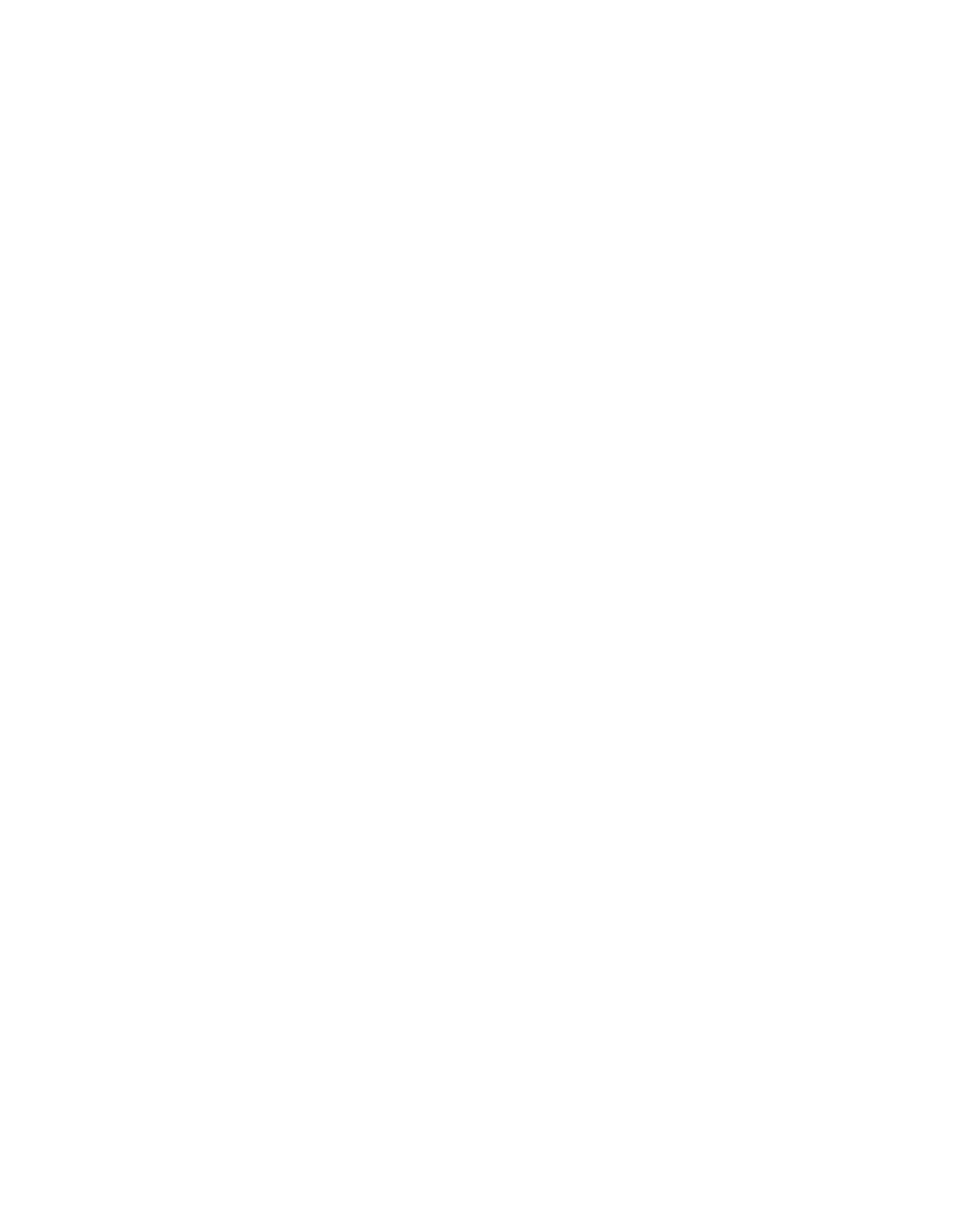The relatively large signals noted in some spectra plots in the vicinity of2380 MHz were examined and found to be very narrowband, and therefore it is unlikely that they are artifacts of 2400-2500 MHz ISM equipment transmissions. Secondly, over the band of principal interest, 2400-2500 MHz, the primary usage was concentrated toward the upper part of the band (e.g. 2420-2500 MHz), and peak signals were generally noted in the 24502460 MHz region. In general, the shape of the aggregate signal spectrum was consistent with that noted in the single microwave oven tests described in reference 4. Finally, the upper part of the monitored band (2500-2600 MHz) shows significant activity, especially in the Los Angeles CA data. These frequencies are employed for '"wireless cable" entertainment programming in Multichannel Multipoint Distribution Service (MMDS), closed circuit educational TV transmissions in the Instructional Television Fixed Service (ITFS), and private video teleconferencing.

- b) Background and Dominant Oven Environments: Two types of aggregate ISM environment were noted: background only, without dominant oven sources, and background with dominant oven sources. As described later in this report, the former environment had the characteristics of Gaussian noise, while the latter included a component identical to the signals observed during the single oven testing (reference 4).
- c) Diurnal Variation: Data sets were collected hourly over a 24 hour period. The background ISM signal did not display any noticeable variation with time-of-day. As shown in Figures 2 through 5, the data collected at the Los Angeles location, away from any "dominant oven" sources reveals a 2400-2500 MHz usage that is fairly devoid of diurnal cycling. Although the case could be made that use of the band did decrease during the very early morning (e.g. 1-4 AM) hours, the reduction was not significant. This could be due to there being a variety of applications for domestic microwave ovens apart from just meal cooking; or the full time operations of industrial or commercial ISM equipment.

In the downtown location, spectrum monitoring did reveal an apparent diurnal cycle, where the signal peaked during the morning, noon and evening hours (see Figures 6 through 9). These periods coincide with the breakfast/lunch/dinner periods, and close scrutiny of the data revealed that the spectral amplitudes of the aggregate signal were being influenced by signals from nearby dominant oven sources. As most of these dominant oven sources were located in restaurants in the area, their usage obviously did follow a diurnal cycle, resulting in a cycling of the monitored aggregate signal.

d) Aggregate Signal Amplitude: Statistically, the aggregate signal at any given frequency is similar to Gaussian noise -- albeit at an elevated level. This assertion is supported both by the shape of the signal amplitude probability distributions (see Figures 10 and 11), and the approximately 10log (BW1/BW2) relationship evident between measurements performed with varied receiver bandwidths (see Figures 12-13 and Table 2). As with the diurnal variation data, this characterization is tempered somewhat when "dominant oven" signals are evident. As shown in Figure 14, signals from those dominant oven sources appear identical to those measured in the single-oven tests, though riding on an elevated noise floor. These dominant oven signals result in the "second hump" apparent in some APDs of the time waveform data (see Figure 15). This feature is not as evident in the APDs of data collected far from those dominant sources.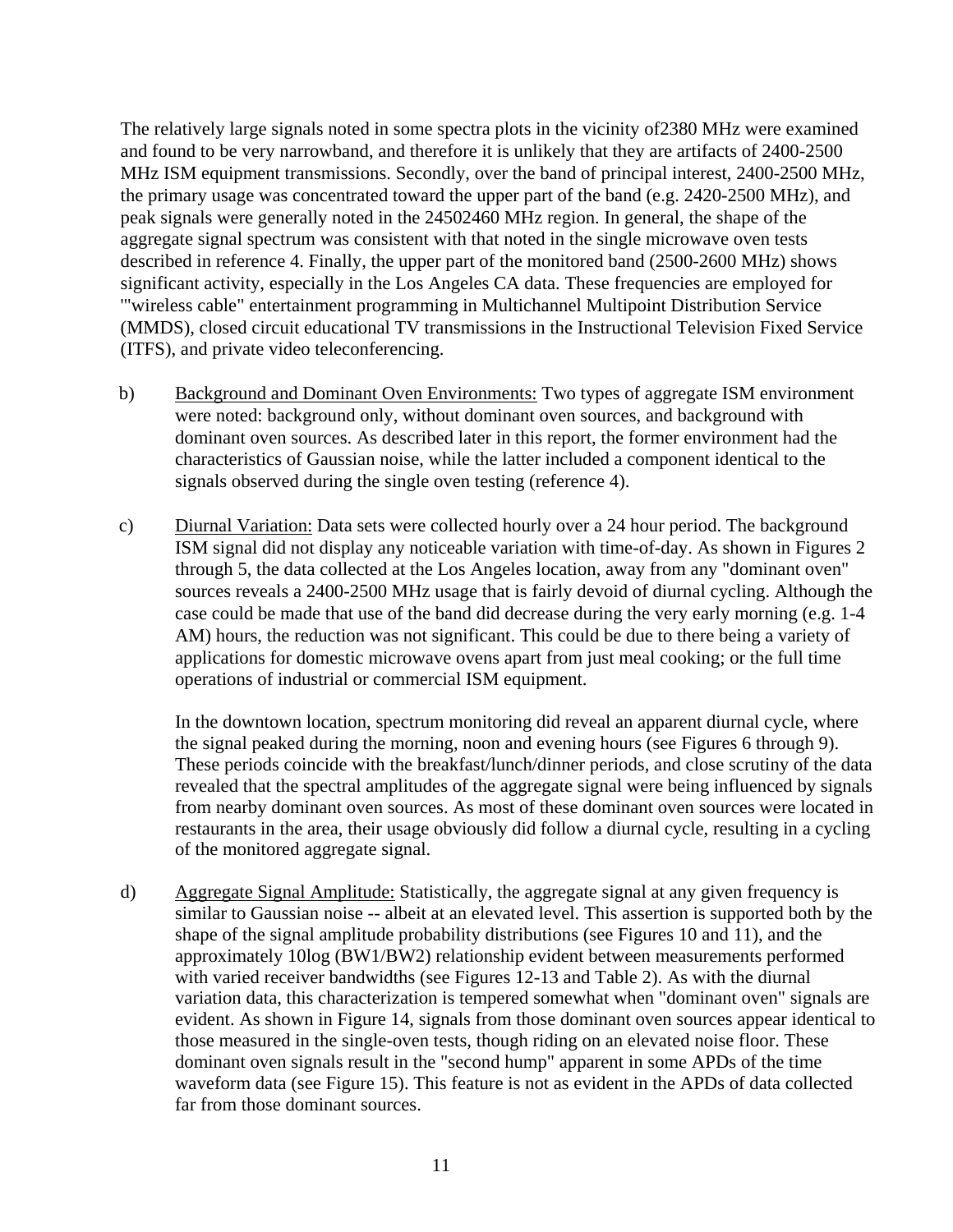

Figure 2: Diurnal Variation in 2300-2600 MHz Spectral Usage, Sample Mode, 30 kHz Receiver BW, Los Angeles CA Data, Amplitude(dBm) vs. Frequency(MHz)



Figure 3: Diurnal Variation in 2300-2600 MHz Spectral Usage, +Peak Mode, 30 kHz Receiver BW, Los Angeles CA Data, Amplitude(dBm) vs. Frequency(MHz)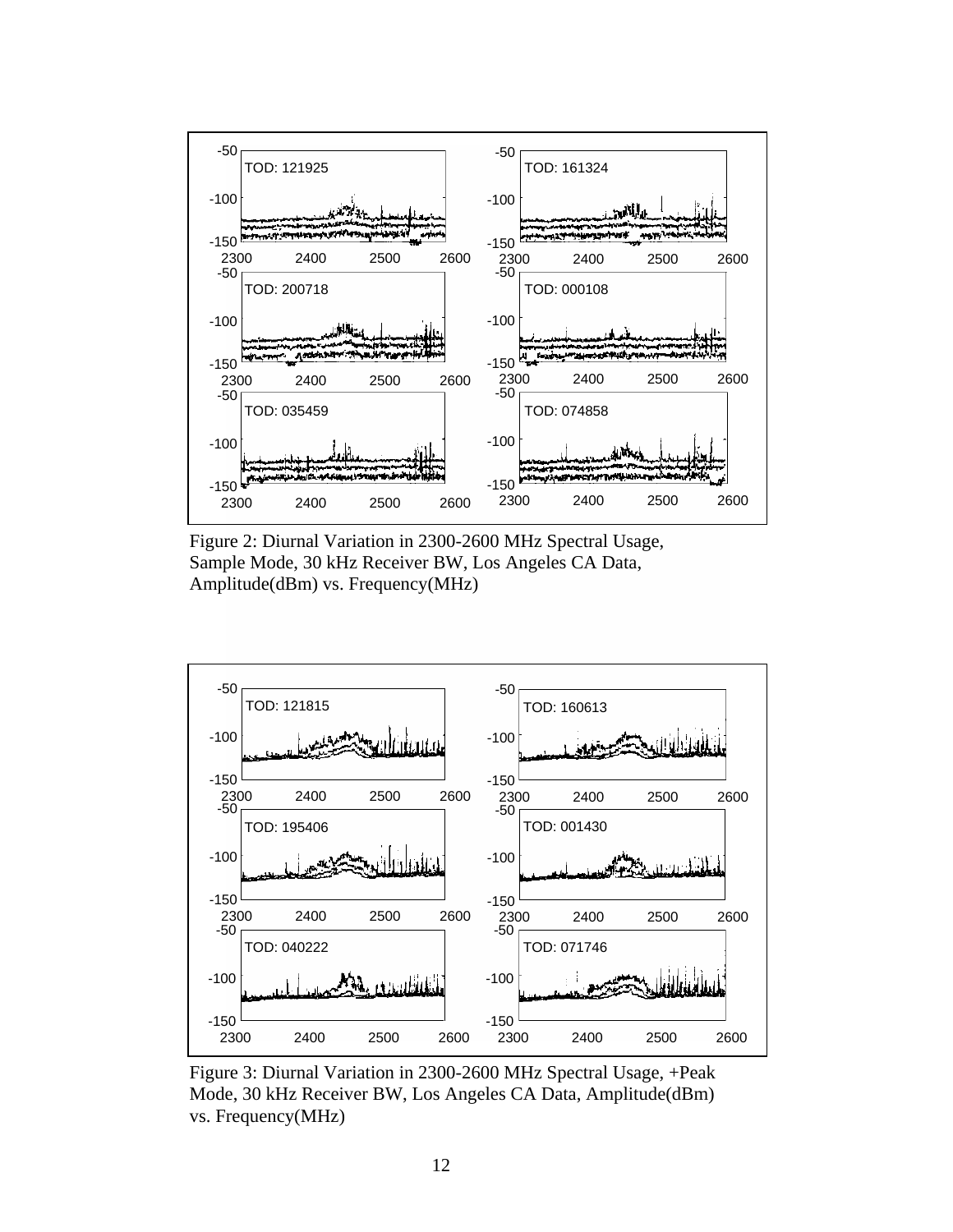

Figure 4: Diurnal Variation in 2300-2600 MHz Spectral Usage, +Peak Mode, 300 kHz Receiver BW, Los Angeles CA Data, Amplitude(dBm) vs. Frequency(MHz)



Figure 5: Diurnal Variation in 2300-2600 MHz Spectral Usage, +Peak Mode, 3 MHz Receiver BW, Los Angeles CA Data, Amplitude(dBm) vs. Frequency(MHz)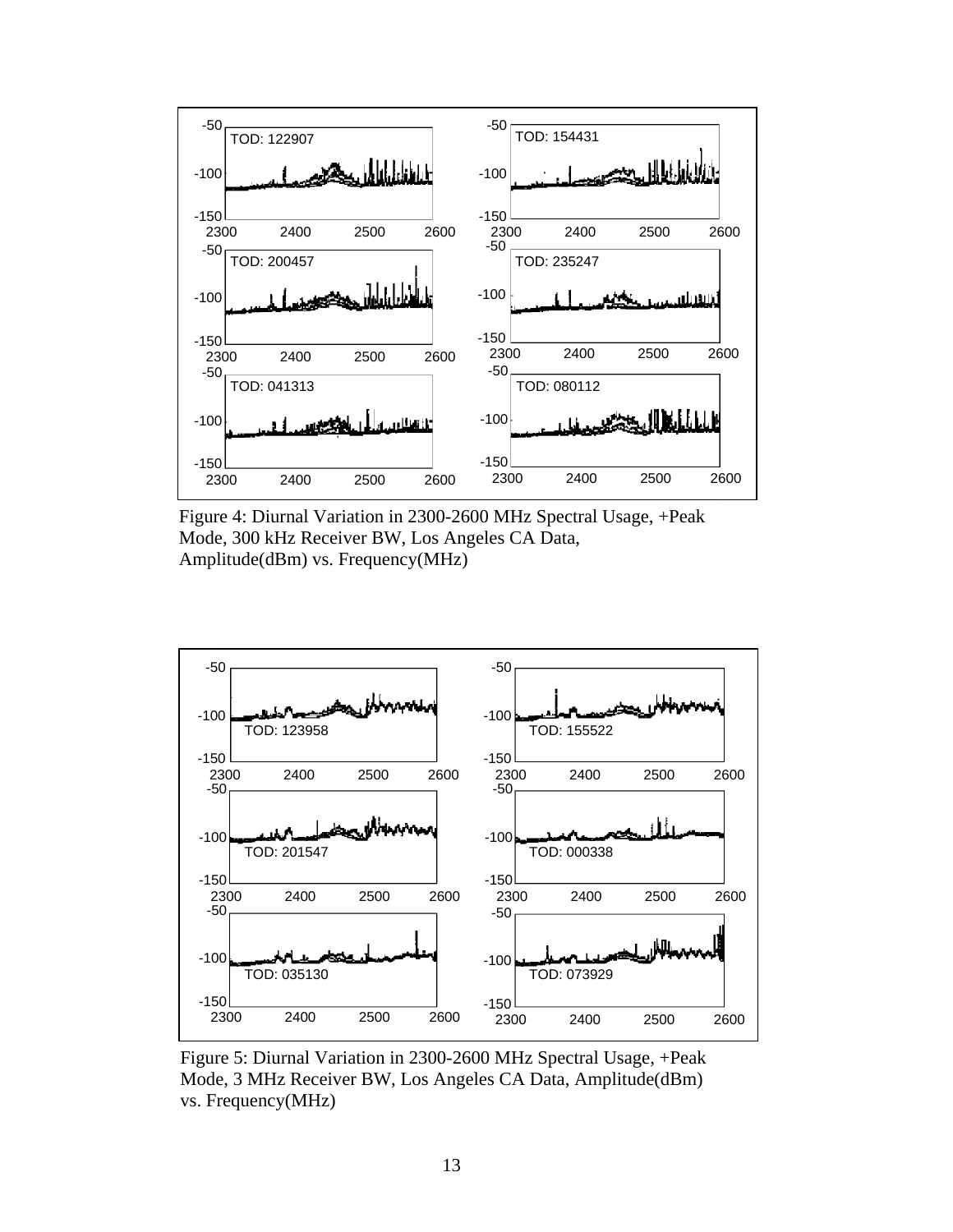

Figure 6: Diurnal Variation in 2300-2600 MHz Spectral Usage, +Peak Mode, 300 kHz Receiver BW, Downtown Denver CO Data, Amplitude(dBm) vs. Frequency(MHz)



Figure 7: Diurnal Variation in 2300-2600 MHz Spectral Usage, +Peak Mode, 3 MHz Receiver BW, Downtown Denver CO Data, Amplitude(dBm) vs. Frequency(MHz)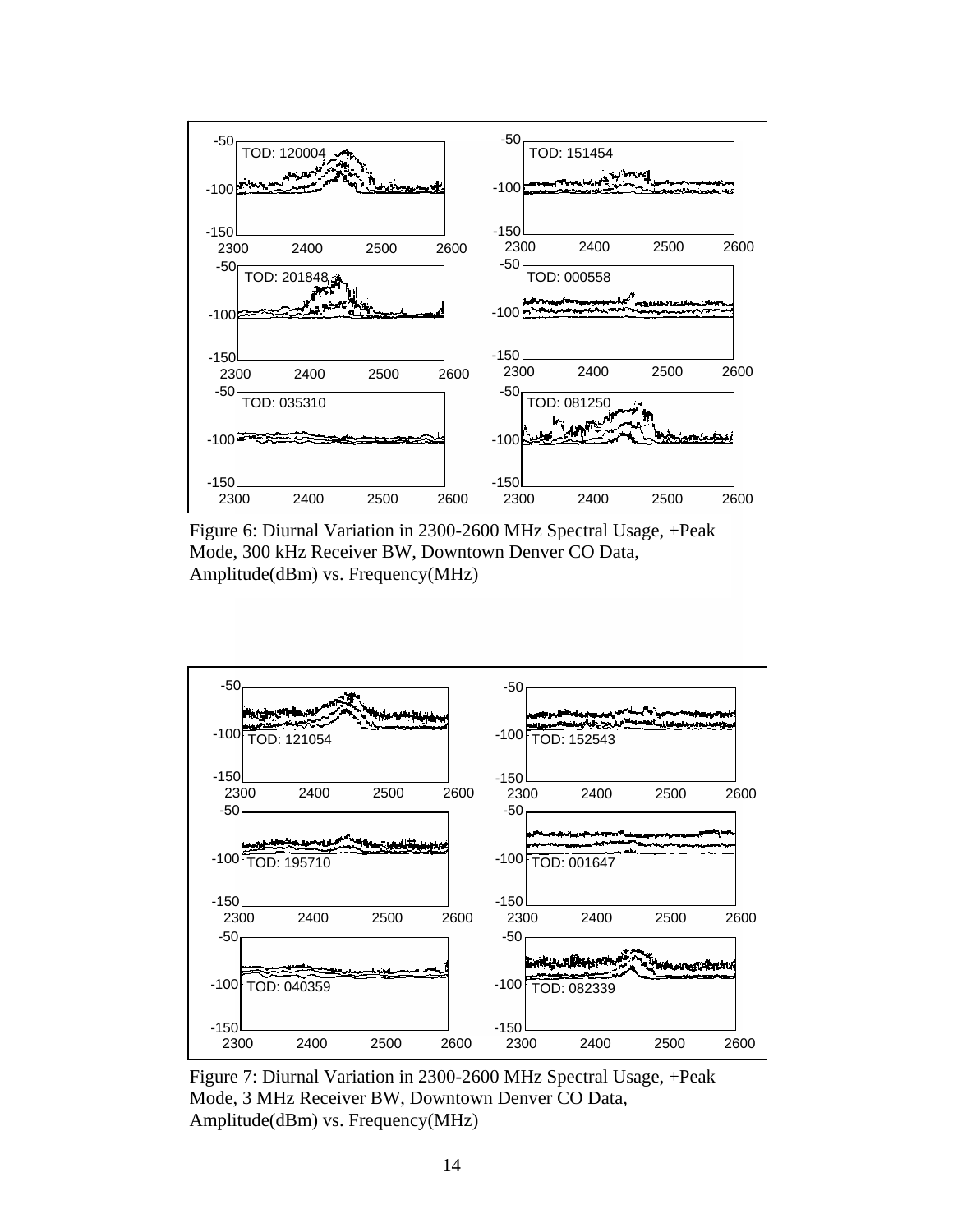

Figure 8: Diurnal Variation in 2300-2600 MHz Spectral Usage, Sample Mode, 300 kHz Receiver BW, Downtown Denver CO Data, Amplitude(dBm) vs. Frequency(MHz)



Figure 9: Diurnal Variation in 2300-2600 MHz Spectral Usage, Sample Mode, 3 MHz Receiver BW, Downtown Denver CO Data, Amplitude(dBm) vs. Frequency(MHz)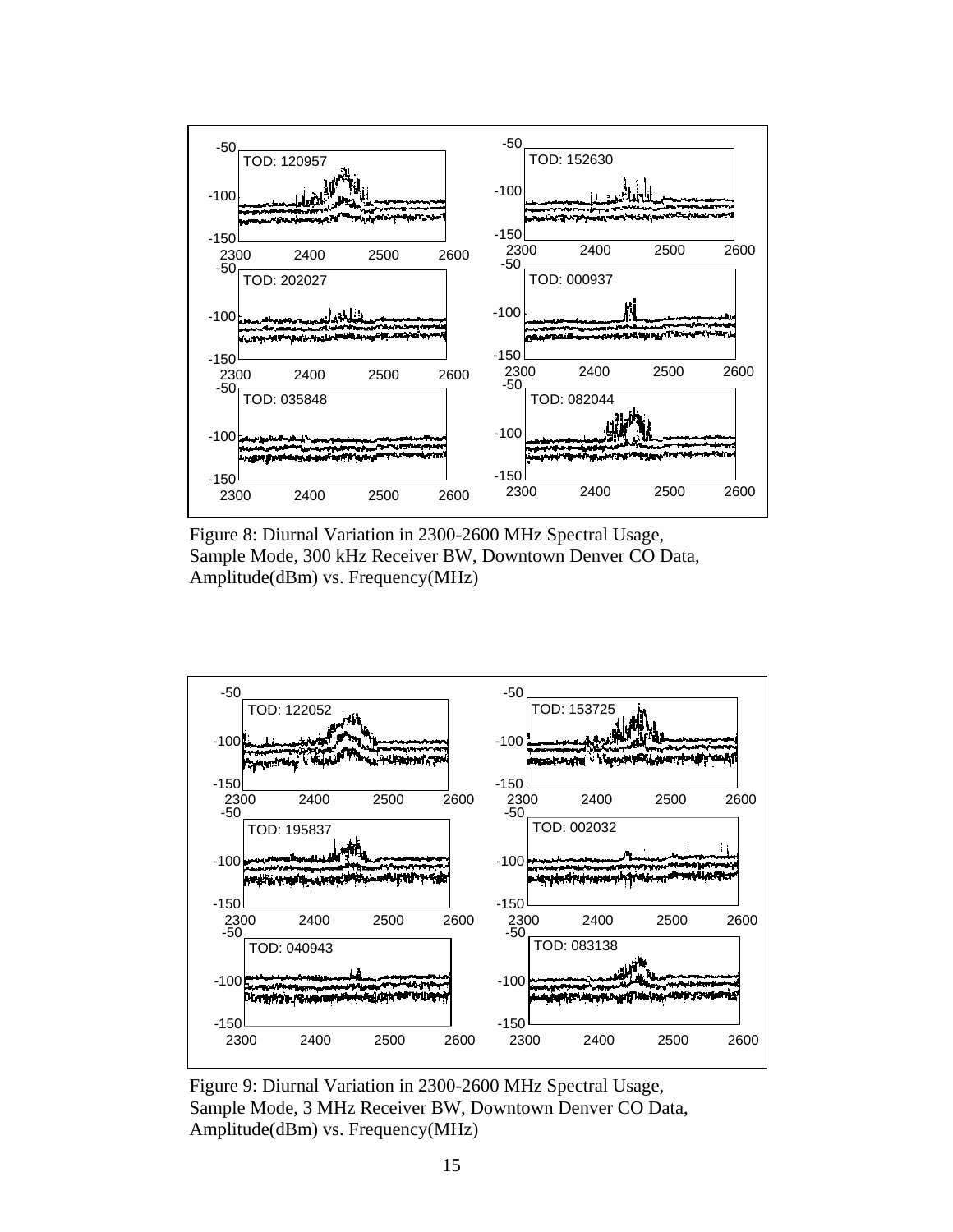

Figure 10: Amplitude Probability Distributions, Indicated Frequency, Sample Mode, 3MHz Receiver BW, Los Angeles CA Data, Amplitude(dBm) vs. Percentage of Samples Exceeding that Amplitude



Figure 11: Amplitude Probability Distributions, Indicated Frequency, Sample Mode, 3MHz Receiver BW, Los Angeles CA Data, Amplitude(dBm) vs. Percentage of Samples Exceeding that Amplitude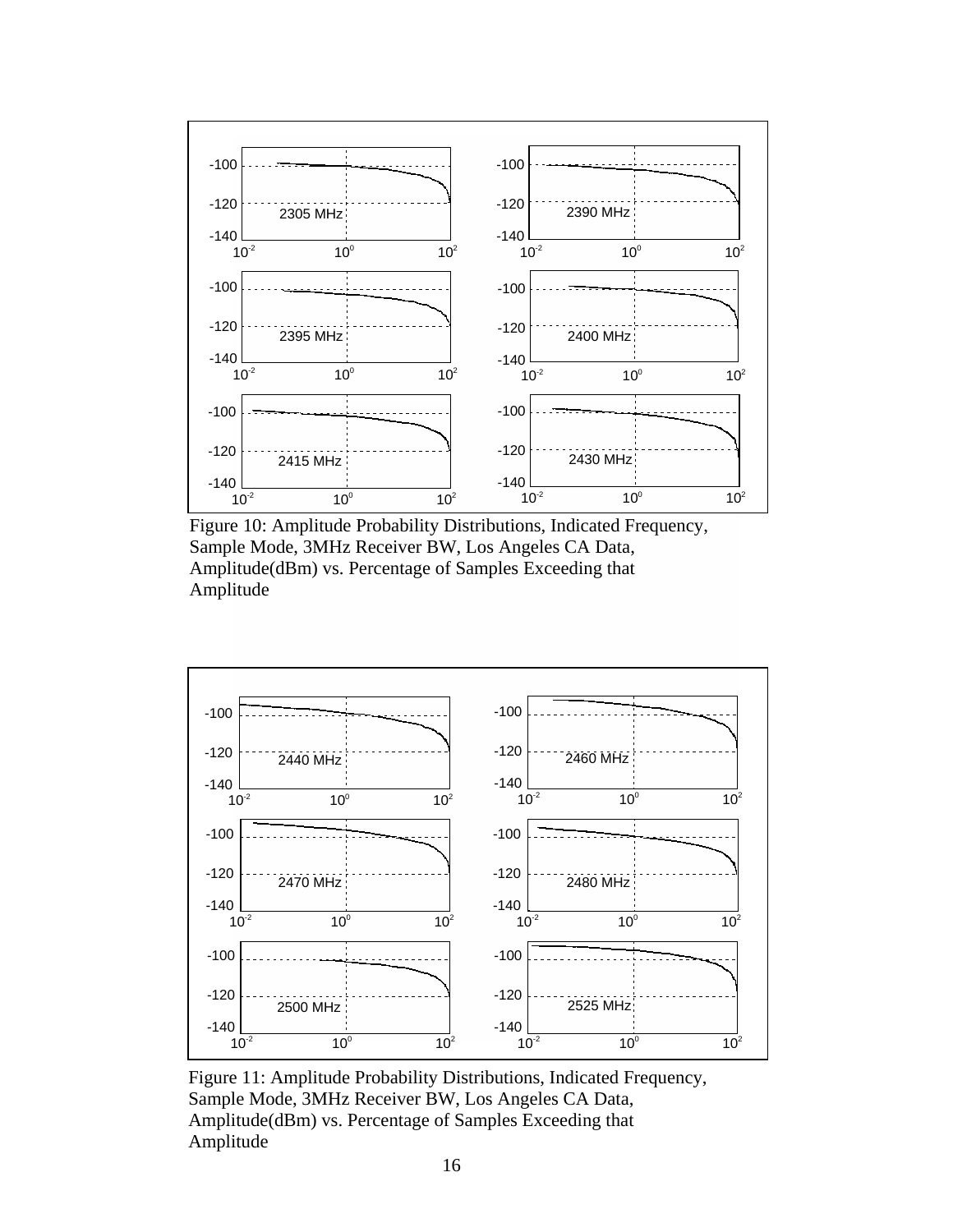| Receiver         | Amplitude Exceeded in Indicated Percentage of Measurements (dBm) |        |        |        |          |
|------------------|------------------------------------------------------------------|--------|--------|--------|----------|
| <b>Bandwidth</b> | 90%                                                              | 50%    | 10%    | $1\%$  | 0.01%    |
| 30 kHz           | $-136$                                                           | $-128$ | $-122$ | $-113$ | $-100.5$ |
| $100$ kHz        | $-130$                                                           | $-122$ | $-116$ | $-108$ | $-96$    |
| 300 kHz          | $-124$                                                           | $-116$ | $-108$ | $-102$ | $-94$    |
| 1000 kHz         | $-118$                                                           | $-110$ | $-104$ | -99    | $-94$    |
| 3000 kHz         | $-114$                                                           | $-106$ | $-100$ | $-96$  | -91      |

| Table 2: | <b>Measured Amplitude Probability Distribution Values, LA Data, Sample</b> |
|----------|----------------------------------------------------------------------------|
|          | <b>Mode, 2450 MHz</b>                                                      |

e) Omni versus Directional Antennas: As described above, a limited amount of testing was performed to determine whether the aggregate ISM signal characteristics would be altered by the utilization of a directional receive antenna instead of an omni-directional antenna. Using two spectrum analyzers, one connected to a directional antenna and the other connected to an omni antenna, simultaneous measurements of the aggregate signal environment were made. For aggregate signal sources which are distributed uniformly within an area around the measurement system receiver and/or the desired signal source, there does not appear to be much of an advantage to utilizing a directional antenna (see Figures 16 through 18). This is a result of the fact that while the directional antenna allows for spatial discrimination of the aggregate signal, the increased directive gain of the antenna more than compensates for that spatial attenuation. If however the desired signal source is in a different direction from the sources comprising the aggregate signal, the directivity of the antenna could provide an advantage. Use of the directional antenna did not appear to result in any change in the number of "dominant oven" sources detected.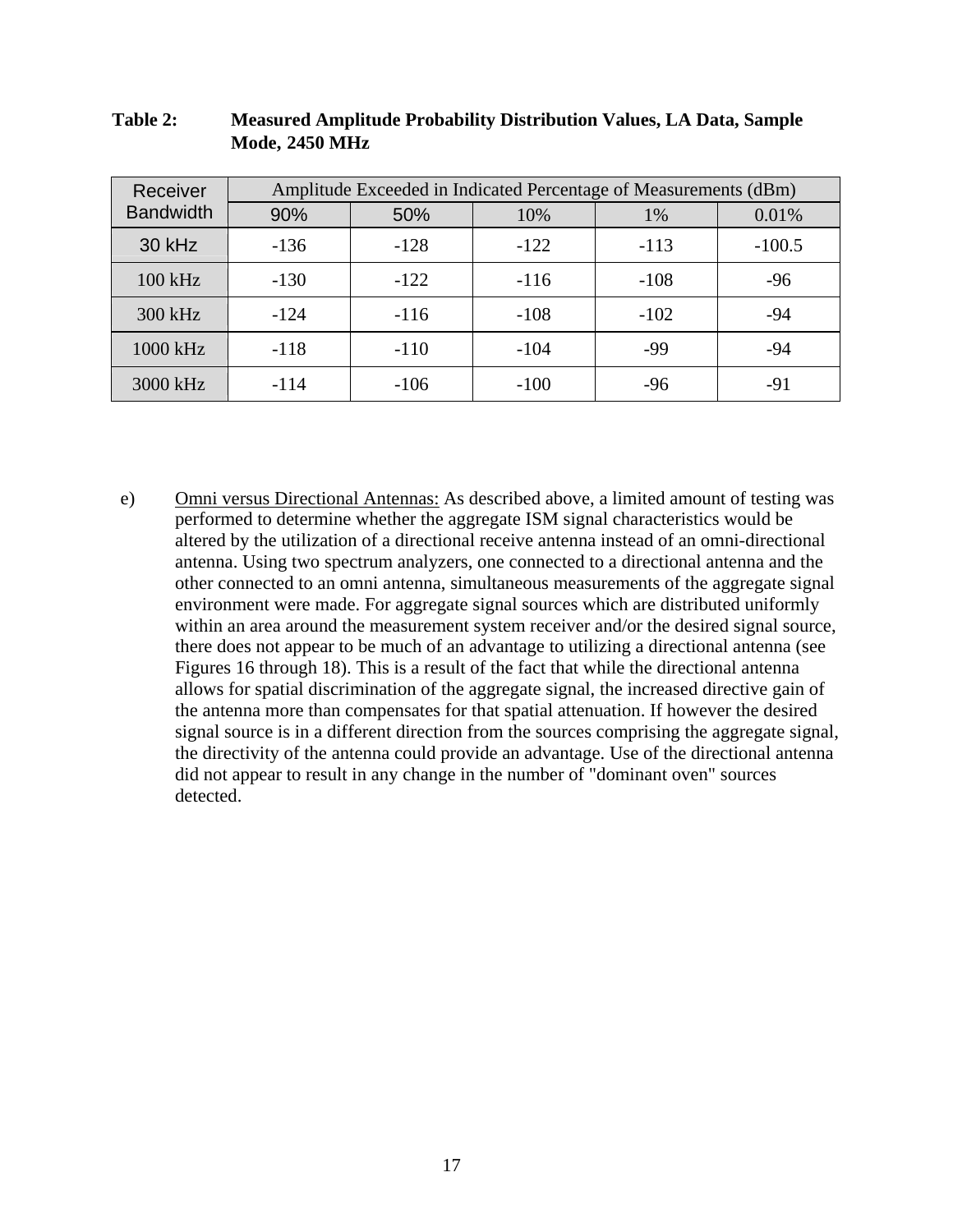

Figure 12: Amplitude Probability Distributions, 2450 MHz, Sample Mode, Indicated Receiver BW, Los Angeles CA Data, Amplitude(dBm) vs. Percentage of Samples Exceeding that Amplitude



Figure 13: Cumulative Spectra Usage, Sample Mode, Indicated Receiver BW, Los Angeles CA Data, Min of mins, Mean of means, and Max of maxes, Amplitude(dBm) vs. Frequency(MHz)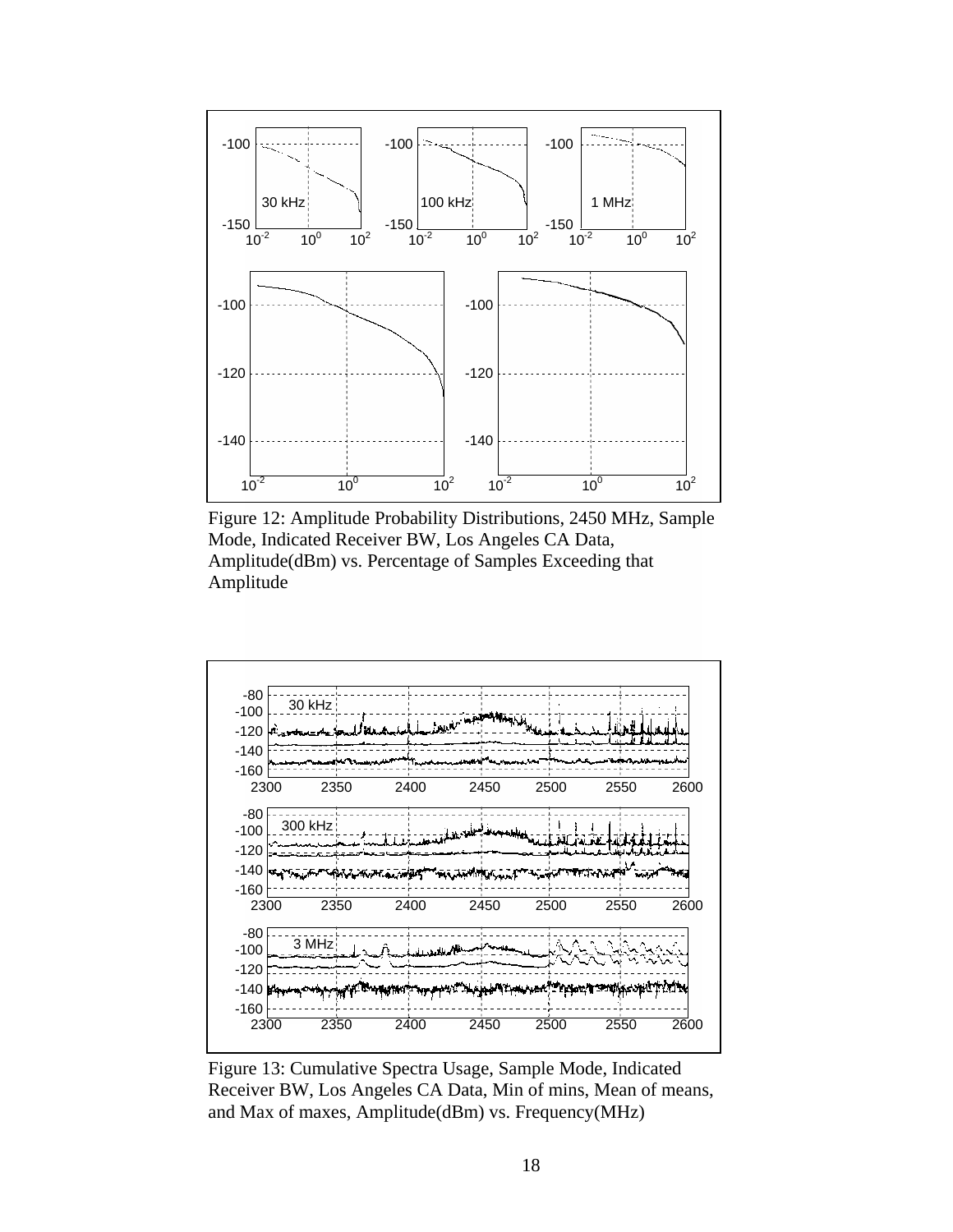

Figure 14: Sample "Dominant Oven" Time Waveforms, 2460 MHz, +Peak Mode, 300 kHz Receiver BW, Downtown Denver CO Data, Amplitude (dBm) vs. Time (sec).



Figure 15: Example of "Dominant Oven" Effect on Signal Amplitude Probability Distribution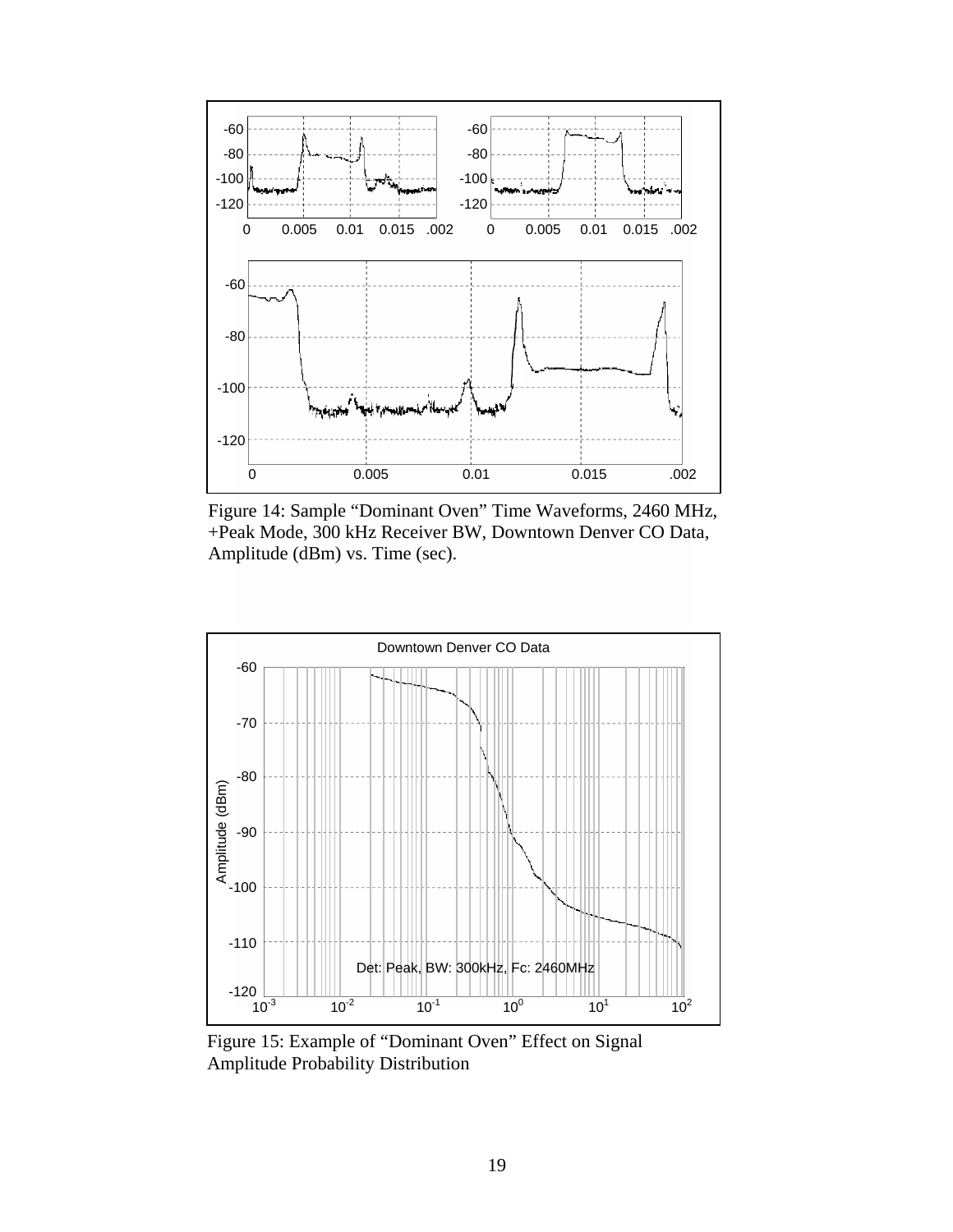

Figure 16: Los Angeles CA Data, 2450 MHz, +Peak Mode, 3 MHz Receiver BW, Amplitude(dBm) vs. Percentage of Samples Exceeding that Amplitude



Figure 17: Downtown Denver CO Data, 2450 MHz, +Peak Mode, 3 MHz Receiver BW, Amplitude(dBm) vs. Percentage of Samples Exceeding that Amplitude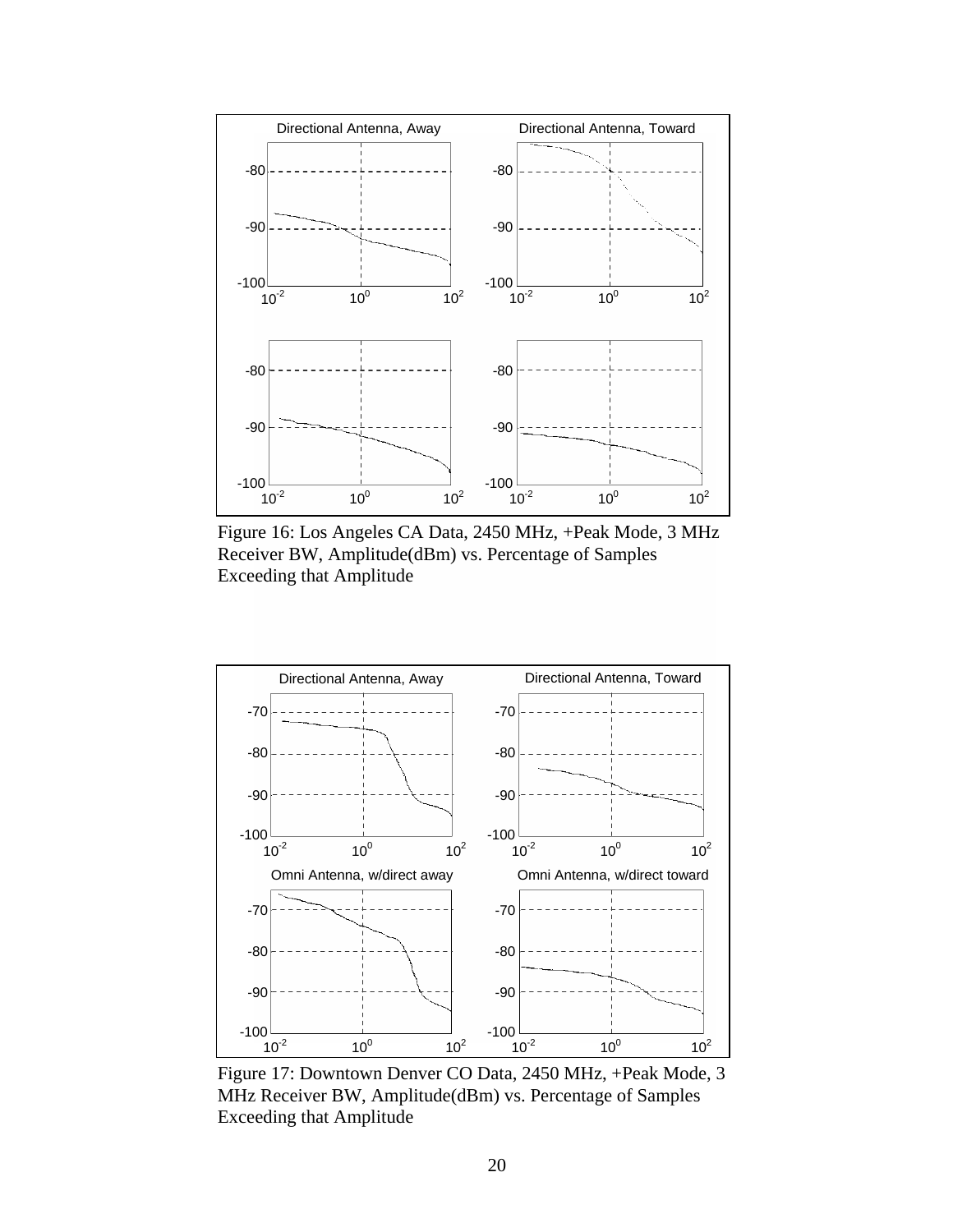

Figure 18: Genesee Mountain CO Data, 2450 MHz, +Peak Mode, 3 MHz Receiver BW, Amplitude(dBm) vs. Percentage of Samples Exceeding that Amplitude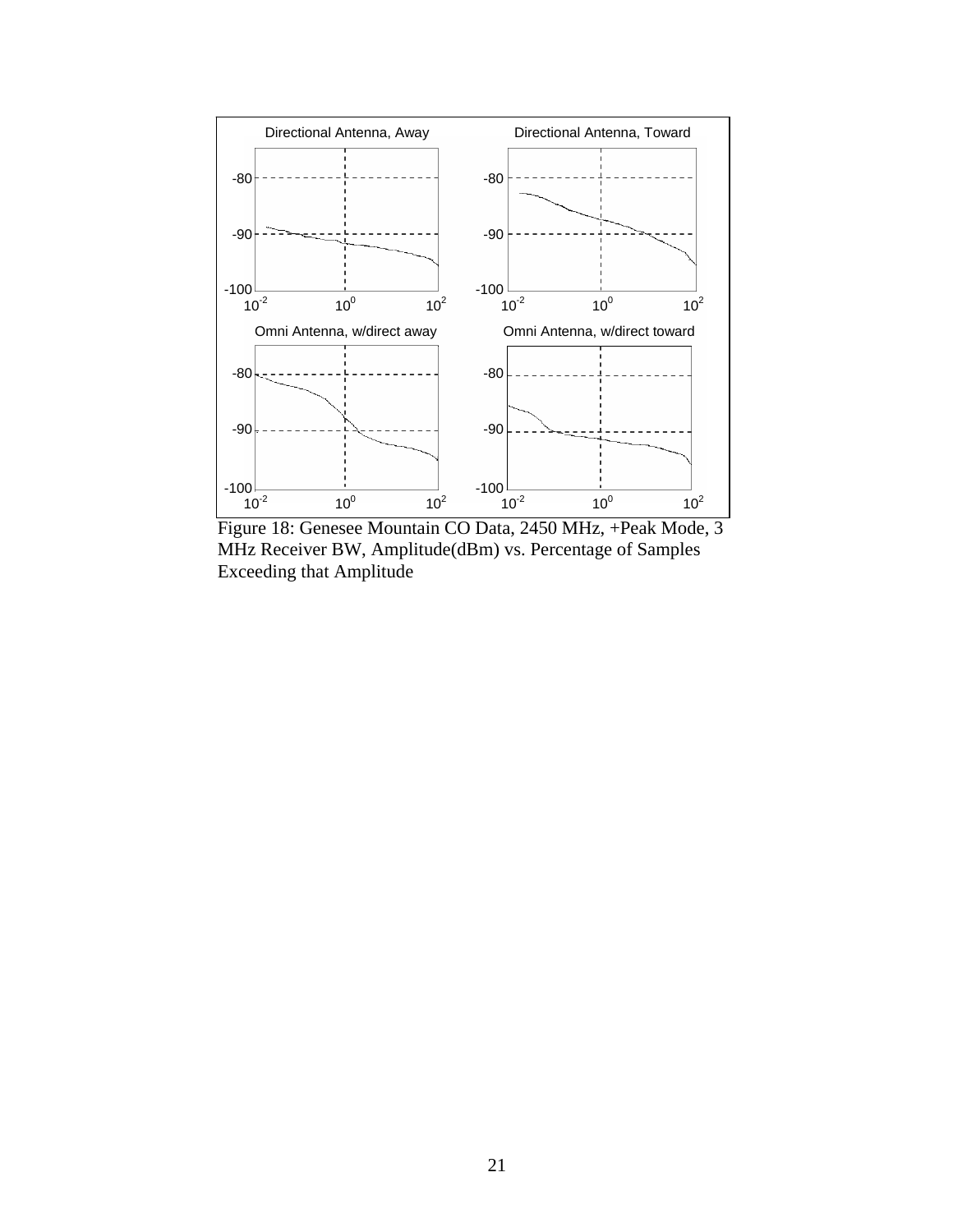## **SECTION 4**

## **RESULTS**

## **CONCLUSIONS**

- The primary conclusion of the test effort is that the characteristics of the aggregate signal in the ISM band (2400-2500 MHz) are dependant on the receiver's location with respect to dominant oven sources. Away from those sources, the aggregate signal can be viewed statistically as elevated gaussian random noise. This is not unexpected, as the random spatial distribution of the domestic microwave ovens, and the attendant random start-phase nature of their magnetron signal sources intuitively rule out any kind of a "coherent addition" signal process. The amount of "elevation" is obviously frequency-dependent, with 3-10 dB being the norm over the band 2420-2480 MHz.
- In a downtown location, the aggregate emission environment was composed of a background composite signal similar to that described above, plus a component due to nearby dominant microwave oven sources. Characteristics of that dominant oven component are described in reference 4, and of particular note is that depending on the tuning of the victim receiver with respect to the oven transmission, the signals can be anywhere from 8 milliseconds to tens of microseconds or less in length. This is due to the fact that as the receiver is tuned farther and farther from the transmitted oven pulse frequency, only the Wideband energy present in the leading and trailing edges of that pulse are captured by the receiver. Excitation of the impulse response of the receiver (in our case the spectrum analyzer) intermediate frequency (IF) filter results in the characteristic "rabbit ears" time waveforms, degenerating as offtuning progresses to simply two low-level narrow-in-time pulses. Note that on-tune the dominant oven signals can be 30 dB or more stronger than the background aggregate signal. For this reason it is important that designers of equipment to be used in the 2400-2500 MHz band consider the effects imposed by those dominant oven sources, especially if the equipment is to be used in a downtown location.

 The background aggregate signal measured away from dominant oven sources did not display any diurnal variation. This was not expected. If, as hypothesized, domestic microwave ovens were the primary contributors to the aggregate signal, then the levels should peak during the mealtime hours – a hypothesis supported by the diurnal variation evident when "dominant ovens" were present.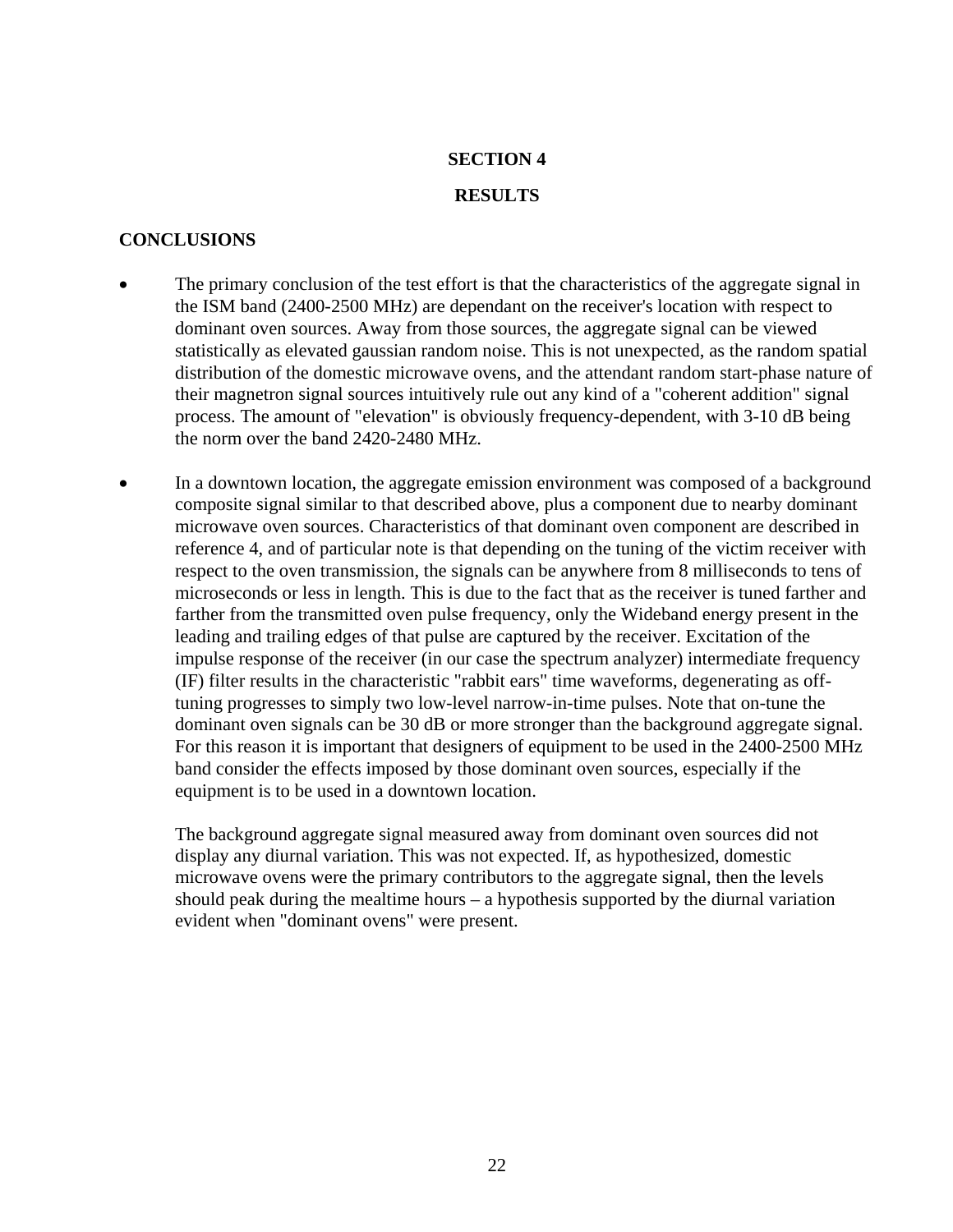## **Appendix A**

The tests summarized in this Appendix were performed in their entirety at both the downtown Denver CO, and Los Angeles CA test sites. At the Genesee Mountain CO site, only those tests denoted "test set F" were performed. The data collected was used to characterize the 2400-2500 MHz ISM band and adjacent frequency bands. In general, six types of measurements were performed:

- A. Frequency Domain (versus measurement bandwidth and time of day),
- B. Time Waveform (20 millisecond sweep, peak),
- C. Time Waveform (20 millisecond sweep, sample),
- D. Time Waveform (60 second sweep, peak),
- E. Time Waveform (60 second sweep, sample), and
- F. Omni vs. Directional Antenna tests,

and tables identifying specific test parameters are given below. In all cases, if the results from Test Set A indicated a diurnal variation in the measured data, then tests B through F were scheduled to be performed during hours of peak activity. The two spectrum analyzers used testing are denoted SpAn A and SpAn B.

## **A. Frequency Domain Measurements:**

| Test Setup             |                                           |  |
|------------------------|-------------------------------------------|--|
| <b>Frequency Range</b> | 2300-2600 MHZ                             |  |
| Receiver Algorithm     | Swept/m3                                  |  |
| IF Bandwidth (IFBW)    | 10, 30, 100, 1000, and 3000 kHz           |  |
| Detector Type          | SpAn A: +Peak Mode<br>SpAn B: Sample Mode |  |
| Video Bandwidth (VBW)  | Same as IFBW                              |  |
| Antenna Type           | Omni                                      |  |
| Preselection           | <b>Bandpass</b>                           |  |
| Preamplifier           | On                                        |  |
| Sweep Time             | 10 seconds                                |  |
| <b>Hold Time</b>       | 5 minutes                                 |  |

**Test Setup** 

**Test Schedule:** All data should be collected hourly over a 24 hour period (i.e. 0100 to 2400 hours local time), providing insight into spectrum use versus time of day.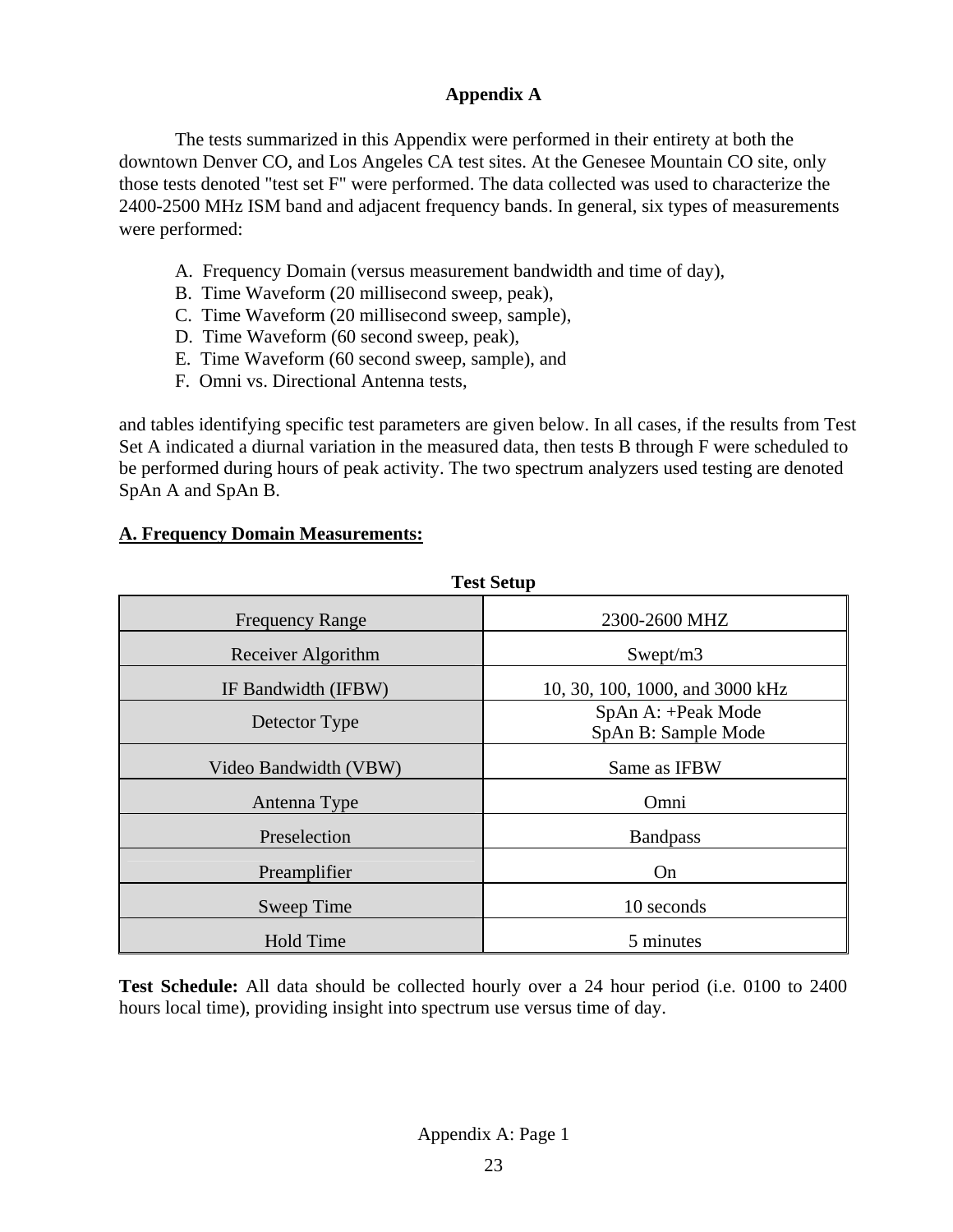| <b>Test Setup</b>          |                                           |  |
|----------------------------|-------------------------------------------|--|
|                            | 2305, 2390, 2395, 2400, 2415, 2430, 2440, |  |
| <b>Frequency Range</b>     | 2450, 2460, 2470, 2480, 2500 and 2525 MHz |  |
| Receiver Algorithm         | Zero Span Sweep                           |  |
|                            | SpAn A:<br>300 kHz                        |  |
|                            | 30, 100, 300, 1000,<br>SpAn B:            |  |
| IF Bandwidth (IFBW)        | and 3000 kHz                              |  |
|                            | SpAn A:<br>+Peak Mode                     |  |
|                            | SpAn B:<br>+Peak Mode except for the      |  |
| Detector Type              | 300 kHz IFBW case. For                    |  |
|                            | that configuration the Sample             |  |
|                            | Mode was used.                            |  |
| Video Bandwidth (VBW)      | Same as IFBW                              |  |
| Antenna Type               | Omni                                      |  |
| Preselection               | <b>Bandpass</b>                           |  |
| Preamplifier               | On                                        |  |
| Sweep Time                 | 20 milliseconds                           |  |
| Sweeps per Freq/IFBW combo | 150                                       |  |

# **B. Time Waveform Measurements, 20 millisecond sweep, peak:**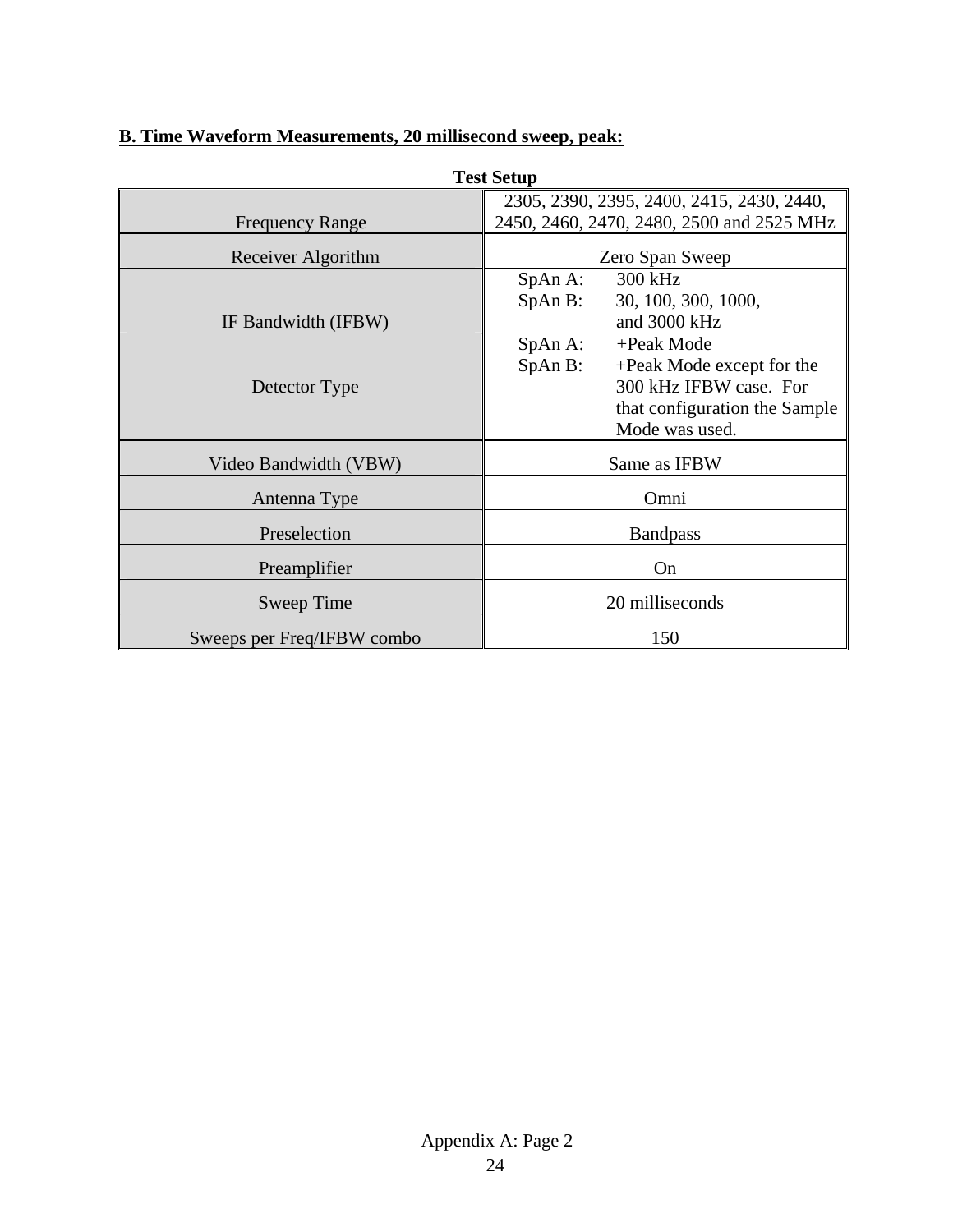## **C. Time Waveform Measurements. 20 millisecond sweep. sample:**

| <b>Test Setup</b>          |                                           |  |
|----------------------------|-------------------------------------------|--|
|                            | 2305, 2390, 2395, 2400, 2415, 2430, 2440, |  |
| <b>Frequency Range</b>     | 2450, 2460, 2470, 2480, 2500 and 2525 MHz |  |
| Receiver Algorithm         | Zero Span Sweep                           |  |
|                            | SpAn A:<br>300 kHz                        |  |
|                            | SpAn B:<br>30, 100, 300, 1000,            |  |
| IF Bandwidth (IFBW)        | and 3000 kHz                              |  |
|                            | SpAn:<br>Sample Mode                      |  |
|                            | SpAn:<br>Sample Mode except for the       |  |
| Detector Type              | 300 kHz IFBW case. For that               |  |
|                            | configuration the +Peak                   |  |
|                            | Mode was used.                            |  |
| Video Bandwidth (VBW)      | Same as IFBW                              |  |
| Antenna Type               | Omni                                      |  |
| Preselection               | <b>Bandpass</b>                           |  |
|                            | On                                        |  |
| Preamplifier               |                                           |  |
| Sweep Time                 | 20 milliseconds                           |  |
| Sweeps per Freq/IFBW combo | 150                                       |  |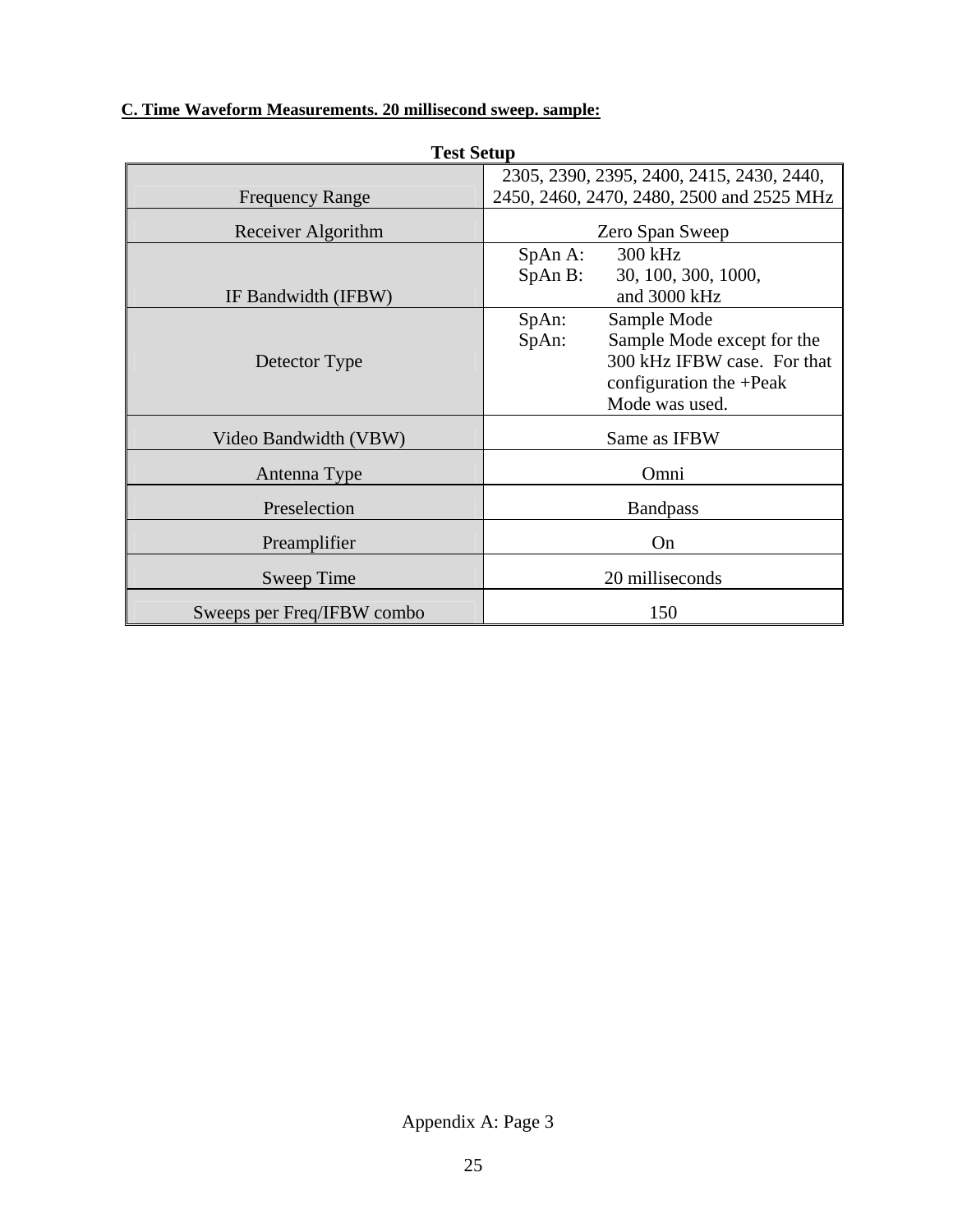# **D. Time Waveform Measurements, 60 second sweep, peak:**

| <b>Test Setup</b>          |                                                                                                                                            |  |  |
|----------------------------|--------------------------------------------------------------------------------------------------------------------------------------------|--|--|
| <b>Frequency Range</b>     | 2305, 2395, 2400, 2440 and 2450 MHz                                                                                                        |  |  |
| Receiver Algorithm         | Zero Span Sweep                                                                                                                            |  |  |
| IF Bandwidth (IFBW)        | 300 kHz<br>SpAn A:<br>30, 300, and 3000 kHz<br>SpAn B:                                                                                     |  |  |
| Detector Type              | SpAn A:<br>+Peak Mode<br>SpAn B:<br>+Peak Mode except for the<br>300 kHz IFBW case. For<br>that configuration the<br>Sample Mode was used. |  |  |
| Video Bandwidth (VBW)      | Same as IFBW                                                                                                                               |  |  |
| Antenna Type               | Omni                                                                                                                                       |  |  |
| Preselection               | <b>Bandpass</b>                                                                                                                            |  |  |
| Preamplifier               | On                                                                                                                                         |  |  |
| Sweep Time                 | 60 seconds                                                                                                                                 |  |  |
| Sweeps per Freq/IFBW combo |                                                                                                                                            |  |  |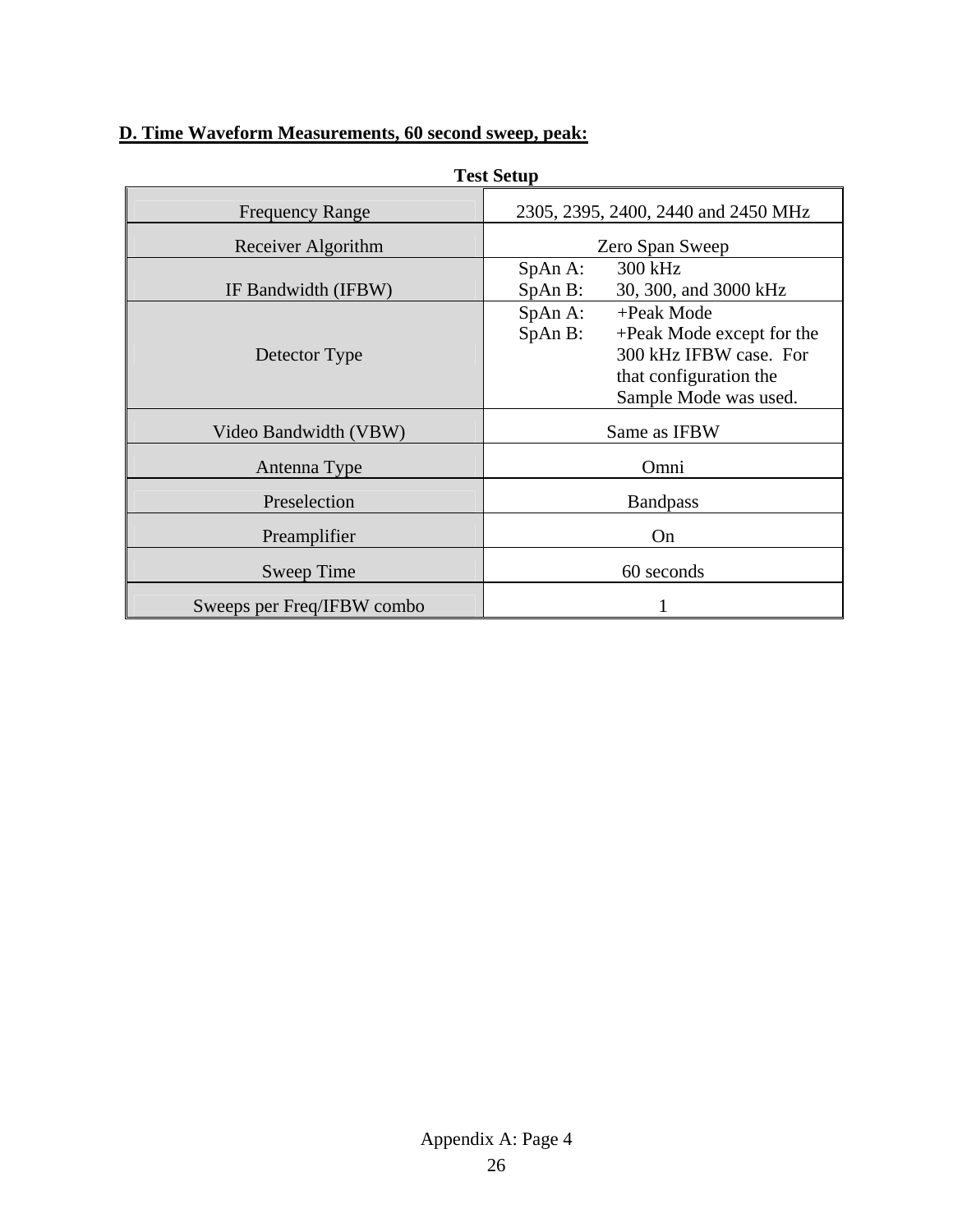## **E. Time Waveform Measurements, 60 second sweep, sample:**

| Test Setup                 |                                                                                                                                         |  |
|----------------------------|-----------------------------------------------------------------------------------------------------------------------------------------|--|
| <b>Frequency Range</b>     | 2305, 2395, 2400, 2440 and 2450 MHz                                                                                                     |  |
| Receiver Algorithm         | Zero Span Sweep                                                                                                                         |  |
| IF Bandwidth (IFBW)        | 300 kHz<br>$SpAn A$ :<br>30, 300, and 3000 kHz<br>$SpAn B$ :                                                                            |  |
| Detector Type              | SpAn:<br>Sample Mode<br>SpAn:<br>Sample Mode except for the<br>300 kHz IFBW case. For<br>that configuration the +Peak<br>Mode was used. |  |
| Video Bandwidth (VBW)      | Same as IFBW                                                                                                                            |  |
| Antenna Type               | Omni                                                                                                                                    |  |
| Preselection               | <b>Bandpass</b>                                                                                                                         |  |
| Preamplifier               | On                                                                                                                                      |  |
| Sweep Time                 | 60 seconds                                                                                                                              |  |
| Sweeps per Freq/IFBW combo |                                                                                                                                         |  |

**Test Setup** 

Appendix A: Page 5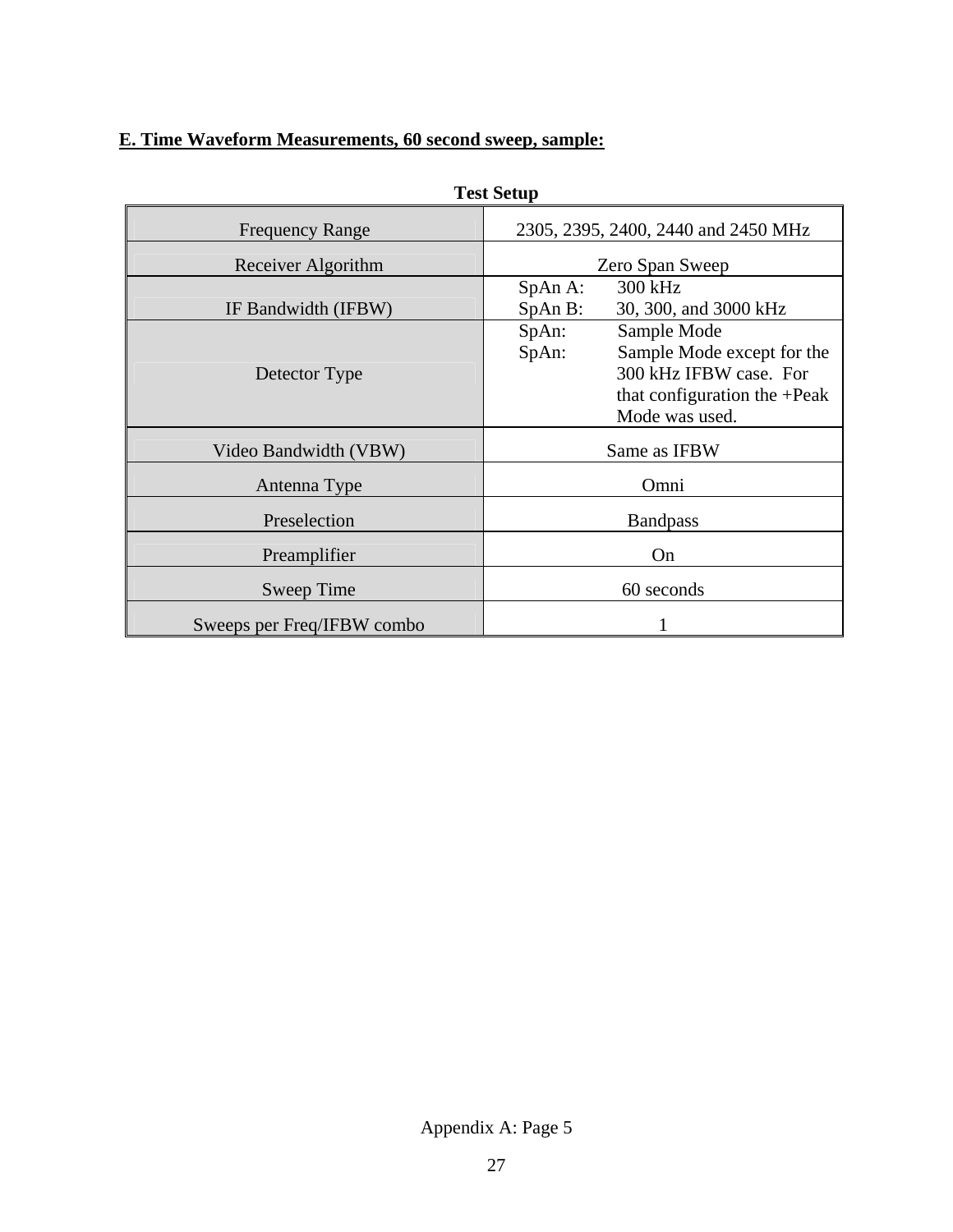## **F. Omni versus Directional Antenna Measurements:**

These tests were intended to give insight into the signal environment as viewed through two different types of antennas – omni-directional, and directive. For these tests, one spectrum analyzer was connected to the omni antenna, and one to the directional antenna. For both antenna-to-spectrum analyzer chains, all components (cables, LNAs, etc) were as similar as possible. Settings for both spectrum analyzers were the same, and the analyzers were triggered manually as near the same time as possible.

Two Frequency Domain, and two Time Waveform tests were performed, where the distinction between the two tests for each set was the aiming direction of the directional antenna. With the measurement equipment sited at a high location overlooking the city, the first tests were performed with the directional antenna pointing at the city. The second tests were then performed with the directional antenna pointed away from the city.

| <b>Frequency Range</b> | 2300-2600 MHz                            |
|------------------------|------------------------------------------|
| Receiver Algorithm     | Swept/m3                                 |
| IF Bandwidth (IFBW)    | 3000 kHz                                 |
| Detector Type          | SpAn A: +Peak Mode<br>SpAn B: +Peak Mode |
| Video Bandwidth (VBW)  | Same as IFBW                             |
| Antenna Type           | SpAn A: Omni<br>SpAn B: Directional      |
| Preselection           | <b>Bandpass</b>                          |
| Preamplifier           | On                                       |
| Sweep Time             | 10 seconds                               |
| Hold Time              | 5 minutes                                |

## **Test Setup-Frequency Domain**